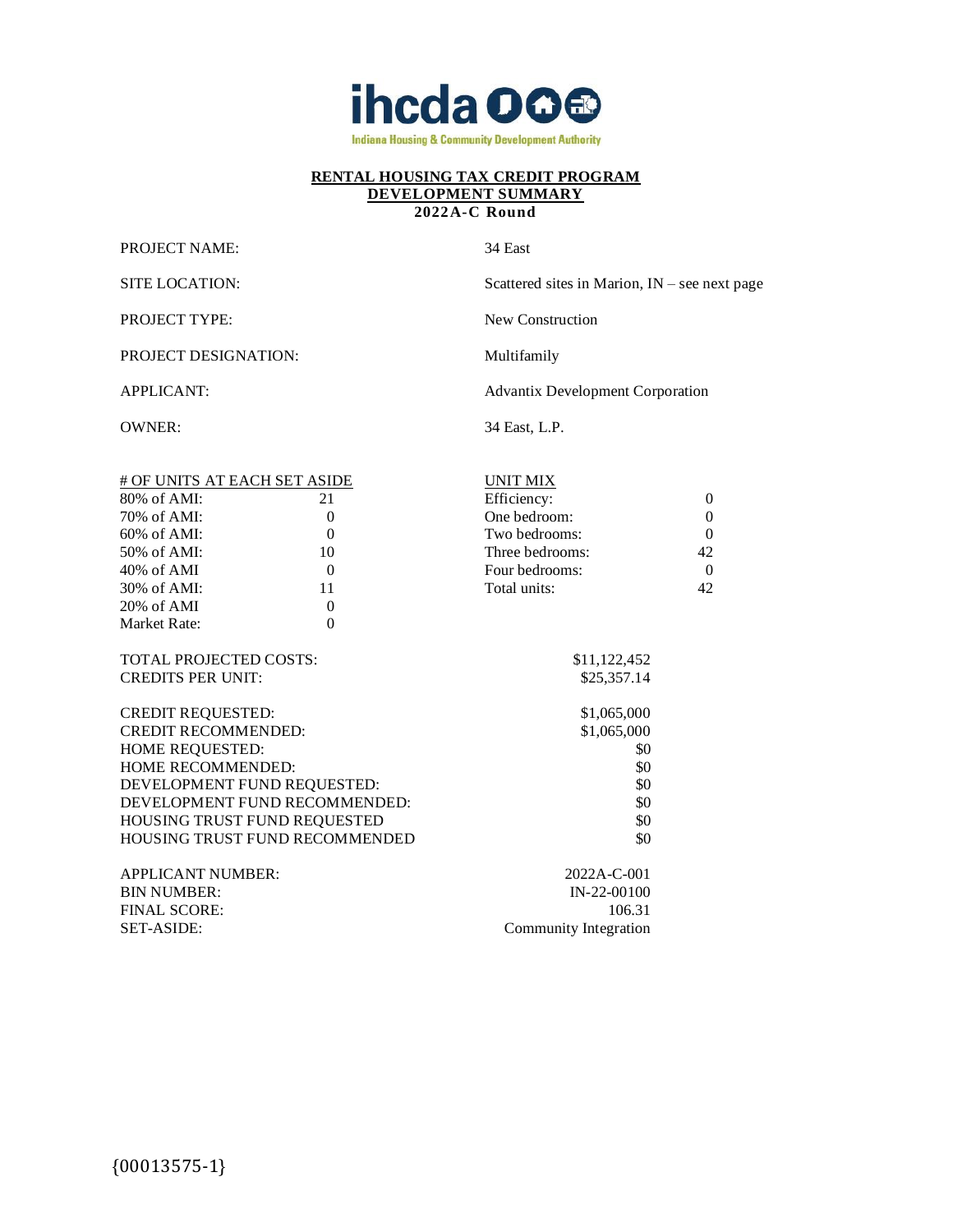## 34 East Marion, IN

3103 S. Nebraska St.

3401 S Selby St 530 E Sherman St. 521 E Stephenson 328 E Walnut 3600 Blk S Washington St. 3630 S Washington St. 822 S Boots St. 502 N Branson St. 3700 Blk S Felton St. 201 N G St. 3022 S Gallatin St. 3632 S Gallatin St.

1625 W 5th St. 311 E Grant St. 501 E 4th St.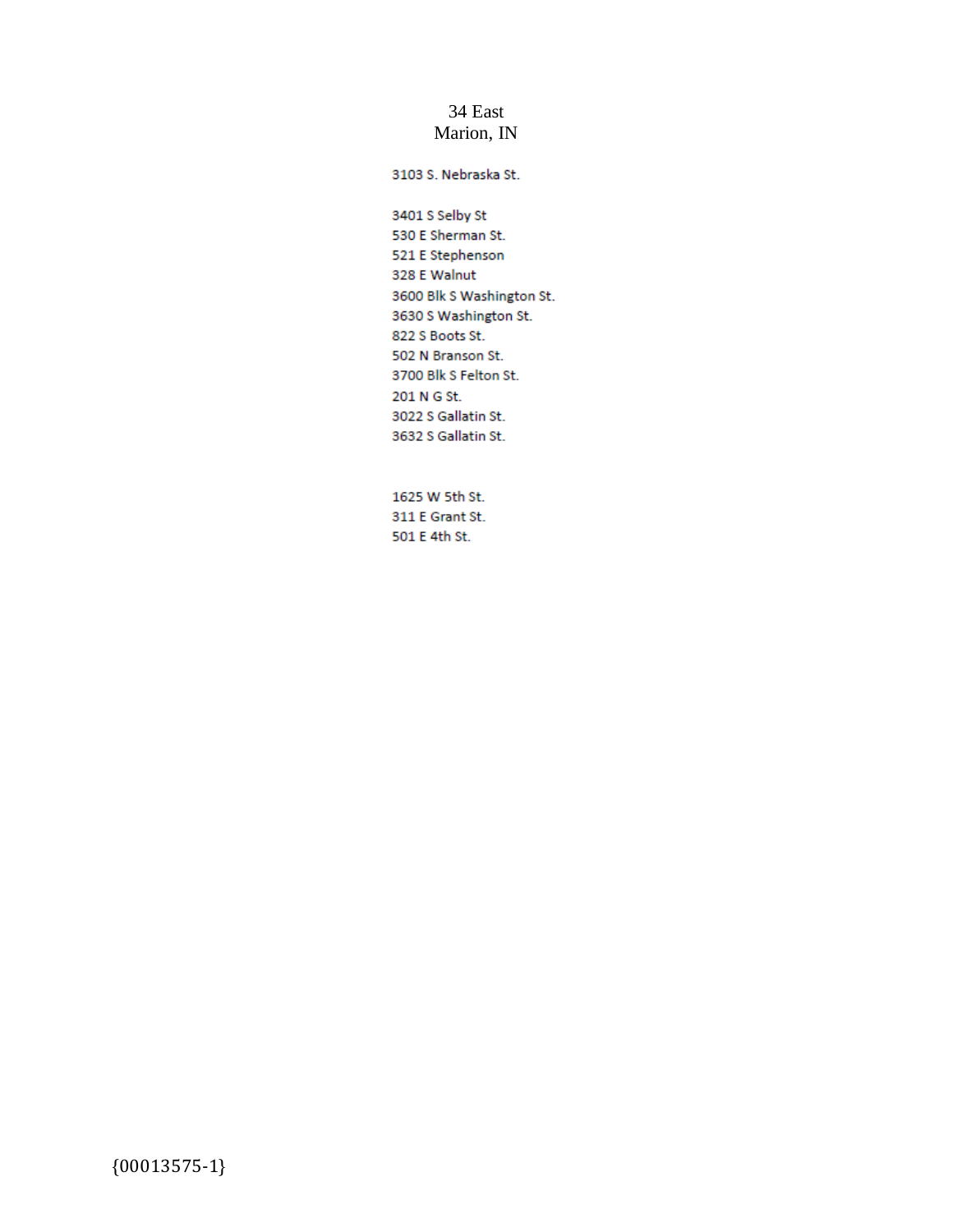

#### **2022A-C Round**

PROJECT NAME: Baker Flats

SITE LOCATION: 26-40 W. Illinois Street and 27-41 W. Indiana Street Evansville, IN 47710

| <b>PROJECT TYPE:</b> | New Construction |
|----------------------|------------------|

PROJECT DESIGNATION: Age-Restricted

APPLICANT: Partnership for Affordable Housing, Inc.

OWNER: Jacobsville Senior Housing LP

| # OF UNITS AT EACH SET ASIDE |                                | <b>UNIT MIX</b> |          |
|------------------------------|--------------------------------|-----------------|----------|
| $80\%$ of AMI:               | $\theta$                       | Efficiency:     | 18       |
| 70% of AMI:                  | 13                             | One bedroom:    | 24       |
| $60\%$ of AMI:               | 13                             | Two bedrooms:   | 10       |
| 50% of AMI:                  | 13                             | Three bedrooms: | $\theta$ |
| $40\%$ of AMI                | $\Omega$                       | Four bedrooms:  | $\Omega$ |
| 30% of AMI:                  | 13                             | Total units:    | 52       |
| 20% of AMI                   | $\theta$                       |                 |          |
| Market Rate:                 | $\theta$                       |                 |          |
|                              |                                |                 |          |
| TOTAL PROJECTED COSTS:       |                                | \$9,450,000     |          |
| <b>CREDITS PER UNIT:</b>     |                                | \$16,559.83     |          |
|                              |                                |                 |          |
| <b>CREDIT REQUESTED:</b>     |                                | \$861,111       |          |
| <b>CREDIT RECOMMENDED:</b>   |                                | \$861,111       |          |
| HOME REQUESTED:              |                                | \$0             |          |
| HOME RECOMMENDED:            |                                | \$0             |          |
| DEVELOPMENT FUND REQUESTED:  |                                | \$500,000       |          |
|                              | DEVELOPMENT FUND RECOMMENDED:  | \$500,000       |          |
|                              | HOUSING TRUST FUND REQUESTED   | \$0             |          |
|                              | HOUSING TRUST FUND RECOMMENDED | \$0             |          |
|                              |                                |                 |          |
| <b>APPLICANT NUMBER:</b>     |                                | 2022A-C-005     |          |
| <b>BIN NUMBER:</b>           |                                | $IN-22-00200$   |          |
|                              | DEVELOPMENT FUND LOAN NUMBER   | DFL-021-112     |          |
| <b>FINAL SCORE:</b>          |                                | 108.5           |          |
| <b>SET-ASIDE:</b>            |                                | General         |          |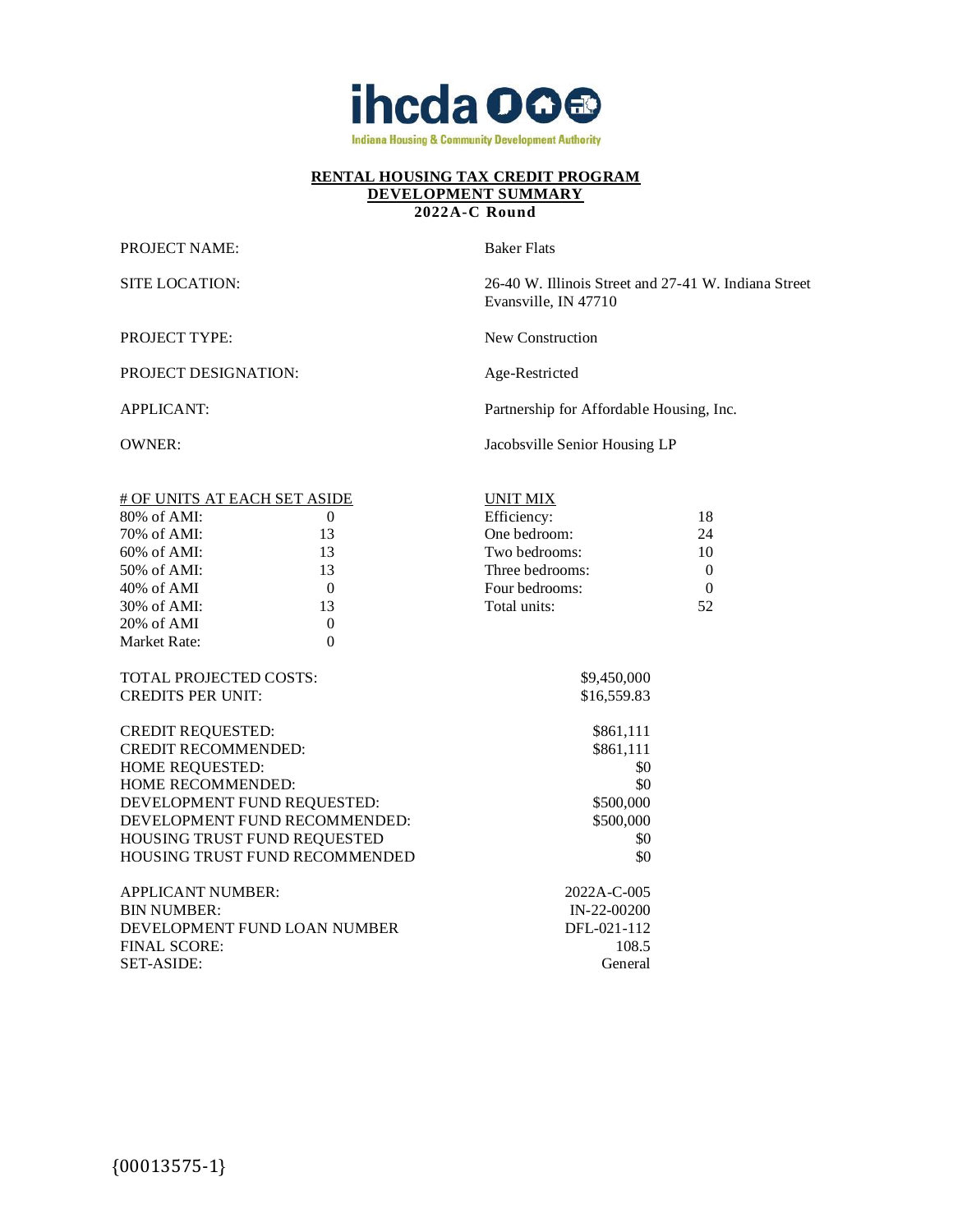

## **2022A-C Round**

PROJECT TYPE: New Construction

PROJECT DESIGNATION: Age-Restricted

PROJECT NAME: Boonville Senior Lofts

SITE LOCATION: 409 North 9th Street Boonville, IN 47601

APPLICANT: MVAH Holding LLC

OWNER: Boonville Senior Lofts LLC

| # OF UNITS AT EACH SET ASIDE |                                | <b>UNIT MIX</b> |              |
|------------------------------|--------------------------------|-----------------|--------------|
| $80\%$ of AMI:               | $\mathbf{0}$                   | Efficiency:     | $\theta$     |
| 70% of AMI:                  | $\mathbf{0}$                   | One bedroom:    | 28           |
| 60% of AMI:                  | 22                             | Two bedrooms:   | 17           |
| 50% of AMI:                  | 11                             | Three bedrooms: | $\theta$     |
| $40\%$ of AMI                | $\Omega$                       | Four bedrooms:  | $\mathbf{0}$ |
| 30% of AMI:                  | 12                             | Total units:    | 45           |
| 20% of AMI                   | $\overline{0}$                 |                 |              |
| Market Rate:                 | $\theta$                       |                 |              |
|                              |                                |                 |              |
| TOTAL PROJECTED COSTS:       |                                | \$9,242,711     |              |
| <b>CREDITS PER UNIT:</b>     |                                | \$21,777.77     |              |
|                              |                                |                 |              |
| <b>CREDIT REQUESTED:</b>     |                                | \$980,000       |              |
| <b>CREDIT RECOMMENDED:</b>   |                                | \$980,000       |              |
| HOME REQUESTED:              |                                | \$0             |              |
| HOME RECOMMENDED:            |                                | \$0             |              |
| DEVELOPMENT FUND REQUESTED:  |                                | \$500,000       |              |
|                              | DEVELOPMENT FUND RECOMMENDED:  | \$500,000       |              |
| HOUSING TRUST FUND REQUESTED |                                | \$0             |              |
|                              | HOUSING TRUST FUND RECOMMENDED | \$0             |              |
|                              |                                |                 |              |
| <b>APPLICANT NUMBER:</b>     |                                | 2022A-C-006     |              |
| <b>BIN NUMBER:</b>           |                                | $IN-22-00300$   |              |
| DEVELOPMENT FUND LOAN NUMBER |                                | DFL-021-113     |              |
| <b>FINAL SCORE:</b>          |                                | 106             |              |
| <b>SET-ASIDE:</b>            |                                | Rural           |              |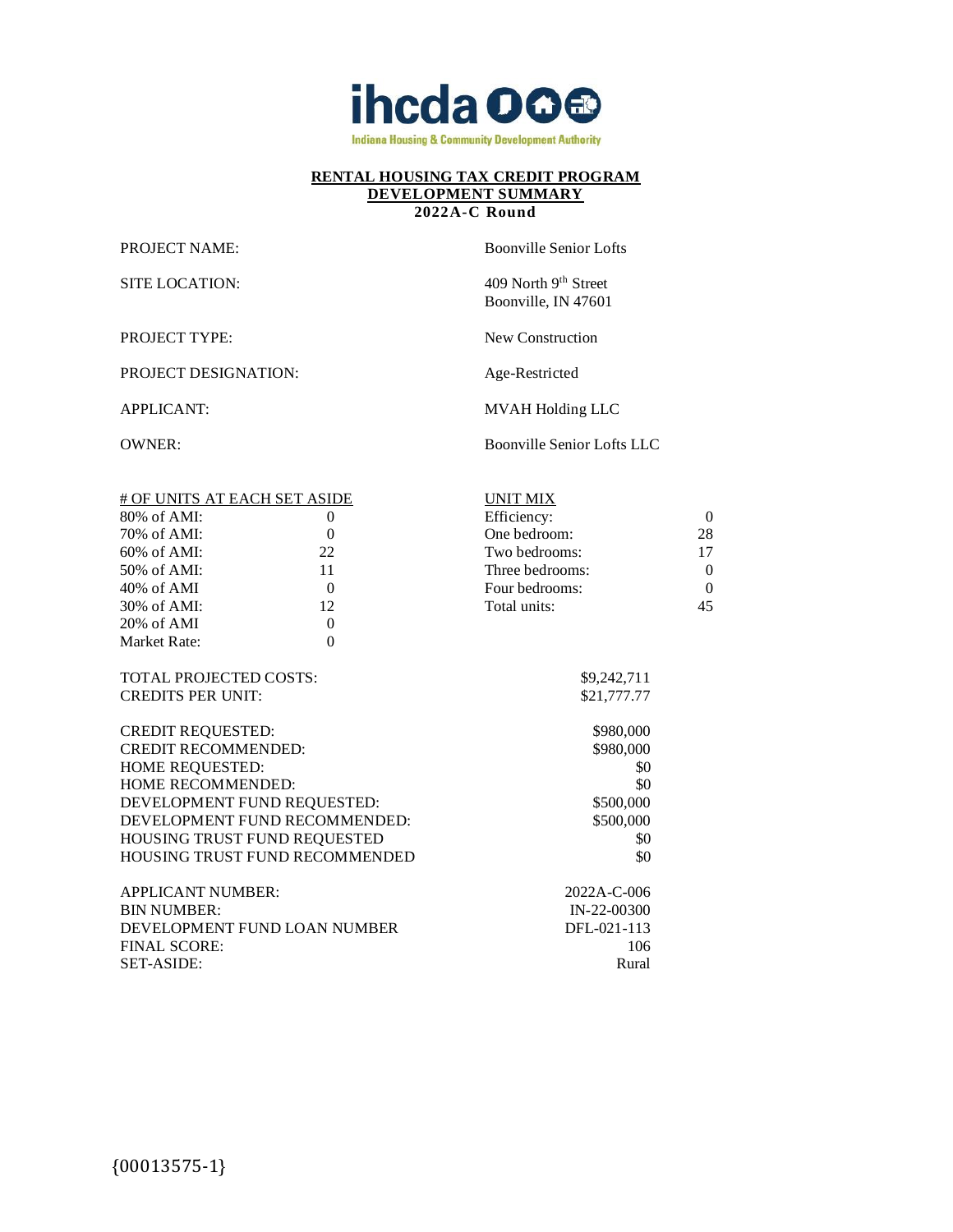

#### **2022A-C Round**

PROJECT NAME: Chapman Crossing

SITE LOCATION: HWY 337 N & Poolside Drive NW Corydon, IN 47112

PROJECT TYPE: New Construction

PROJECT DESIGNATION: Multifamily

APPLICANT: Chapman Crossing Limited Partnership

OWNER: Chapman Crossing Limited Partnership

| # OF UNITS AT EACH SET ASIDE  |                                | <b>UNIT MIX</b> |                |
|-------------------------------|--------------------------------|-----------------|----------------|
| $80\%$ of AMI:                | 24                             | Efficiency:     | $\overline{0}$ |
| 70% of AMI:                   | $\theta$                       | One bedroom:    | $\overline{0}$ |
| $60\%$ of AMI:                | $\mathbf{0}$                   | Two bedrooms:   | 24             |
| 50% of AMI:                   | 12                             | Three bedrooms: | 24             |
| 40% of AMI                    | $\Omega$                       | Four bedrooms:  | $\overline{0}$ |
| 30% of AMI:                   | 12                             | Total units:    | 48             |
| 20% of AMI                    | $\overline{0}$                 |                 |                |
| Market Rate:                  | $\theta$                       |                 |                |
|                               |                                |                 |                |
| <b>TOTAL PROJECTED COSTS:</b> |                                | \$12,021,627    |                |
| <b>CREDITS PER UNIT:</b>      |                                | \$24,646.10     |                |
|                               |                                |                 |                |
| <b>CREDIT REQUESTED:</b>      |                                | \$1,183,013     |                |
| <b>CREDIT RECOMMENDED:</b>    |                                | \$1,183,013     |                |
| HOME REQUESTED:               |                                | \$0             |                |
| <b>HOME RECOMMENDED:</b>      |                                | \$0             |                |
| DEVELOPMENT FUND REQUESTED:   |                                | \$350,000       |                |
| DEVELOPMENT FUND RECOMMENDED: |                                | \$350,000       |                |
| HOUSING TRUST FUND REQUESTED  |                                | \$0             |                |
|                               | HOUSING TRUST FUND RECOMMENDED | \$0             |                |
|                               |                                |                 |                |
| <b>APPLICANT NUMBER:</b>      |                                | 2022A-C-009     |                |
| <b>BIN NUMBER:</b>            |                                | $IN-22-00400$   |                |
| DEVELOPMENT FUND LOAN NUMBER: |                                | DFL-021-114     |                |
| <b>FINAL SCORE:</b>           |                                | 106.5           |                |
| <b>SET-ASIDE:</b>             |                                | Rural           |                |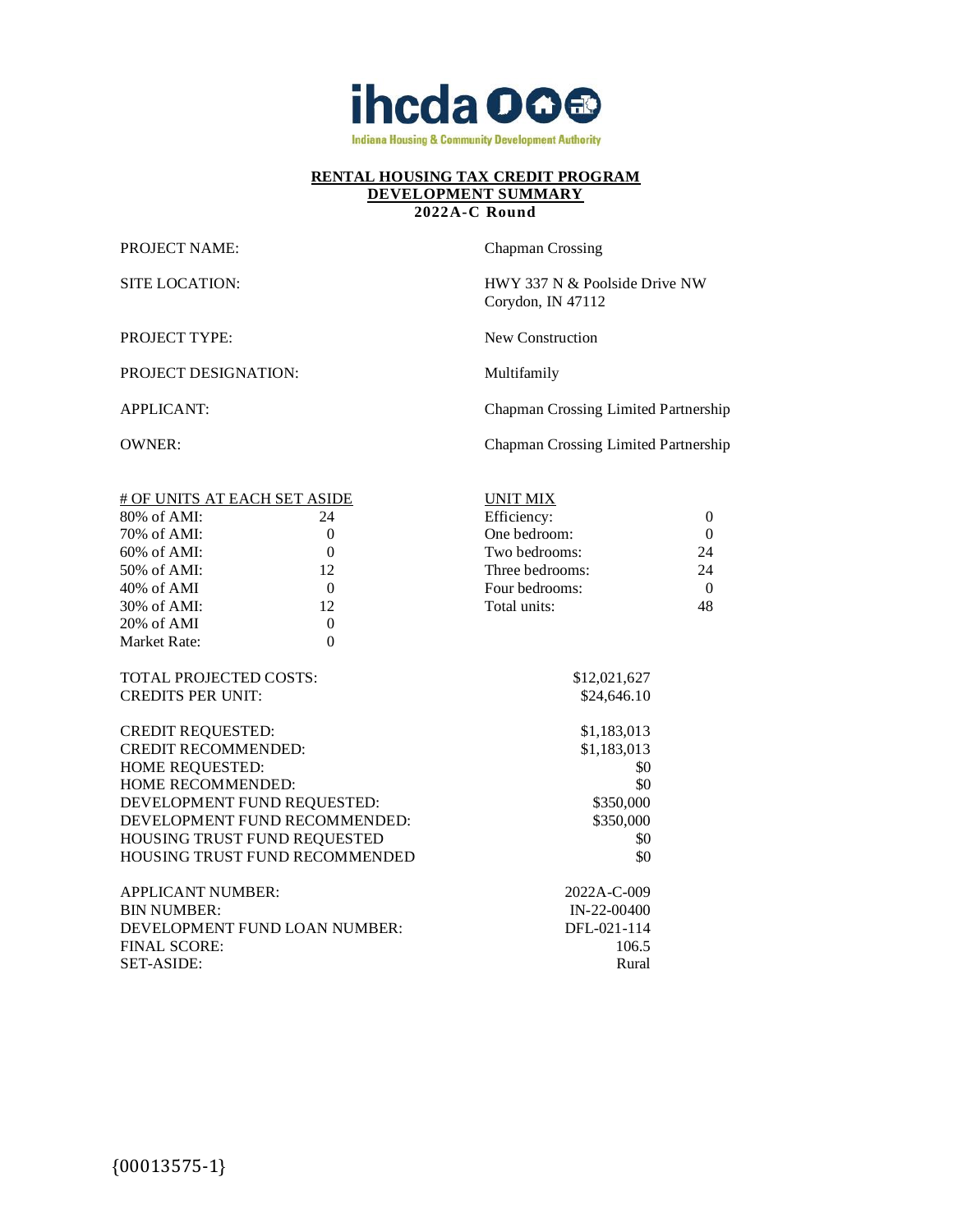

#### **2022A-C Round**

PROJECT DESIGNATION: Multifamily

PROJECT NAME: City View Homes II

SITE LOCATION: Scattered Site – see next page Muncie, IN 47302

PROJECT TYPE: New Construction

UNIT MIX

APPLICANT: MVAH Holding LLC

OWNER: Muncie City View Homes II LLC

| # OF UNITS AT EACH SET ASIDE |          |  |
|------------------------------|----------|--|
| $80\%$ of $AMI$ :            |          |  |
| $70\%$ of AMI:               | $\Omega$ |  |
| $60\%$ of AMI:               | 19       |  |
| $50\%$ of AMI:               | 11       |  |
| $40\%$ of AMI                | $\Omega$ |  |
| $30\%$ of AMI:               | 10       |  |
| $20\%$ of AMI                |          |  |
| Market Rate:                 |          |  |

TOTAL PROJECTED COSTS: \$11,827,498.00 CREDITS PER UNIT: \$27,125.00

CREDIT REQUESTED: \$1,085,000.00 CREDIT RECOMMENDED: \$1,085,000.00 HOME REQUESTED: \$0.00 HOME RECOMMENDED: \$0.00 DEVELOPMENT FUND REQUESTED: \$0.00 DEVELOPMENT FUND RECOMMENDED: \$0.00 HOUSING TRUST FUND REQUESTED \$0.00 HOUSING TRUST FUND RECOMMENDED \$0.00

Two bedrooms: 21 Three bedrooms: 9 Four bedrooms: 10 Total units: 40

 $\blacksquare$  Efficiency: 0 One bedroom: 0

APPLICANT NUMBER: 2021A-C-010 BIN NUMBER: IN-22-01700 FINAL SCORE: 103.15 SET-ASIDE: Small City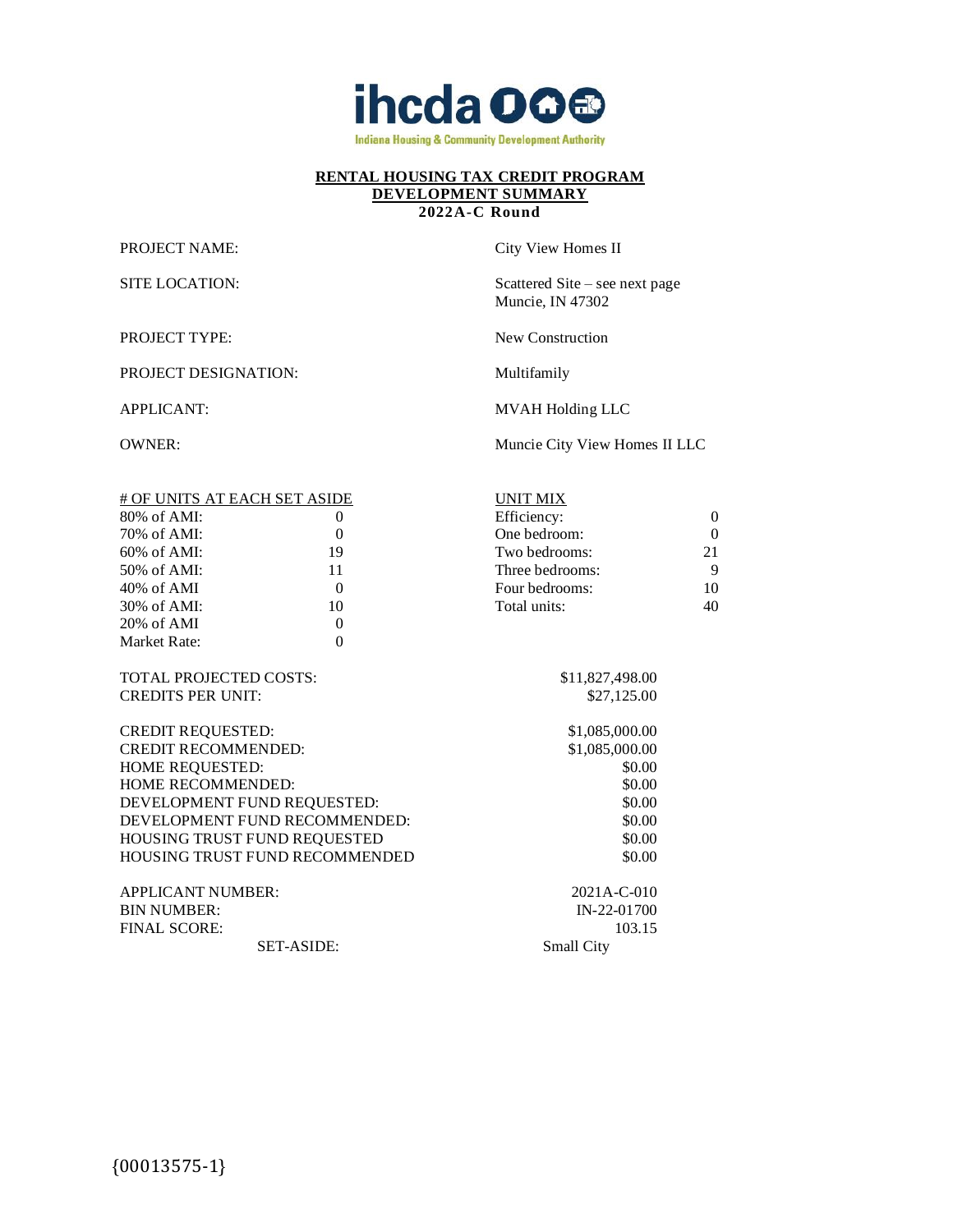## City View Homes II Muncie, IN

| Address            | Parcel ID     |
|--------------------|---------------|
| 3005 W 8th St      | 1117351016000 |
| 1901 W 15th St     | 1120230008000 |
| 2111 S Port Ave    | 1120233012000 |
| 1701 W Memorial Dr | 1120231012000 |
| 1804 W 10th St     | 1117481017000 |
| 1505 W 10th St     | 1116353009000 |
| 1435 W 8th St      | 1116355002000 |
| 1511 W 7th St      | 1116305008000 |
| 2009 S Walnut St   | 1121233012000 |
| 2300 S Mulberry St | 1122152001000 |
| 2328 S Walnut St   | 1122151008000 |
| 825 E Memorial Dr  | 1122129006000 |
| 1115 E Memorial Dr | 1122203004000 |
| 2104 S Ebright St  | 1122207012000 |
| 1104 E 22nd St     | 1122403009000 |
| 1003 E 20th St     | 1122402005000 |
| 1933 W 16th St     | 1120276004000 |
| 1916 W 17th St     | 1120276015000 |
|                    |               |

| 1116352004000            |
|--------------------------|
| 1121151030000            |
| 1122110007000            |
| 82-06-30-029-024.006-029 |
|                          |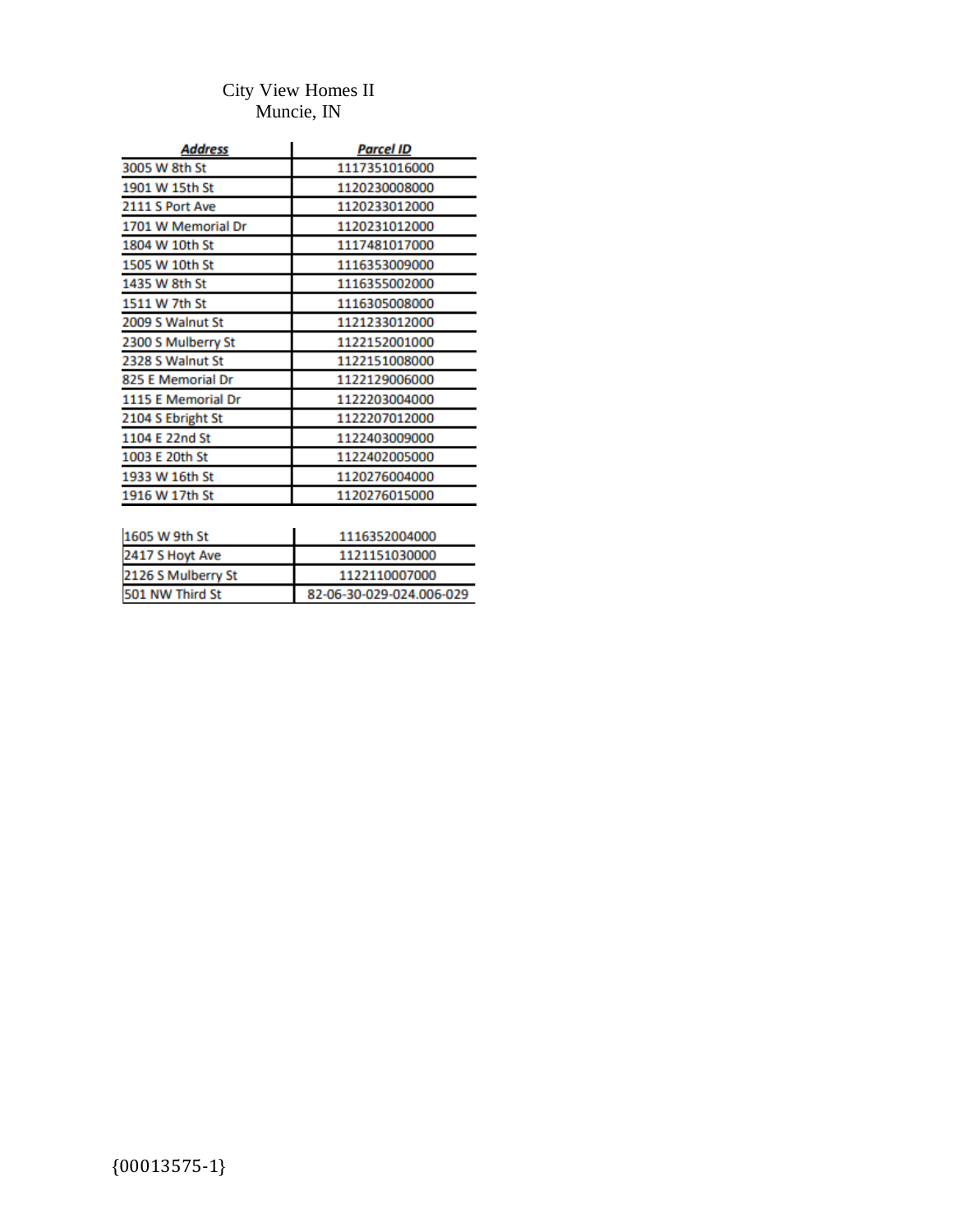

## **2022A-C Round**

PROJECT NAME: Claire Gardens

SITE LOCATION: 709 S Detroit Street

LaGrange, IN 46761

PROJECT TYPE: New Construction

PROJECT DESIGNATION: Age-Restricted

APPLICANT: Keller Development, Inc.

OWNER: Clair Gardens, LP

| # OF UNITS AT EACH SET ASIDE |          | UNIT MIX        |          |
|------------------------------|----------|-----------------|----------|
| $80\%$ of AMI:               | 10       | Efficiency:     | $\Omega$ |
| 70% of AMI:                  | 0        | One bedroom:    | 0        |
| $60\%$ of AMI:               | 4        | Two bedrooms:   | 35       |
| $50\%$ of AMI:               | 12       | Three bedrooms: | 0        |
| $40\%$ of AMI                | $\Omega$ | Four bedrooms:  | 0        |
| 30% of AMI:                  | 9        | Total units:    | 35       |
| $20\%$ of AMI                | 0        |                 |          |
| Market Rate:                 | 0        |                 |          |
|                              |          |                 |          |
|                              |          |                 |          |

TOTAL PROJECTED COSTS: CREDITS PER UNIT:

CREDIT REQUESTED: \$660,000 CREDIT RECOMMENDED: HOME REQUESTED: HOME RECOMMENDED: DEVELOPMENT FUND REQUESTED: DEVELOPMENT FUND RECOMMENDED: HOUSING TRUST FUND REQUESTED \$0 HOUSING TRUST FUND RECOMMENDED \$0

| APPLICANT NUMBER:             | 2022A-C-011           |
|-------------------------------|-----------------------|
| <b>BIN NUMBER:</b>            | IN-22-00500           |
| DEVELOPMENT FUND LOAN NUMBER: | DFL-021-115           |
| FINAL SCORE:                  | 107.5                 |
| SET-ASIDE: I                  | Community Integration |
|                               |                       |

| UNIT MIX        |                   |
|-----------------|-------------------|
| Efficiency:     | $\mathbf{\Omega}$ |
| One bedroom:    | $\mathbf{\Omega}$ |
| Two bedrooms:   | 35                |
| Three bedrooms: | $\Omega$          |
| Four bedrooms:  | $\Omega$          |
| Total units:    | 35                |
|                 |                   |

| \$7,121,922 |
|-------------|
| \$18,857.14 |
|             |

| wuu vuu   |  |
|-----------|--|
| \$660,000 |  |
| \$0       |  |
| \$0       |  |
| \$450,000 |  |
| \$450.000 |  |
| \$0       |  |
| \$0       |  |
|           |  |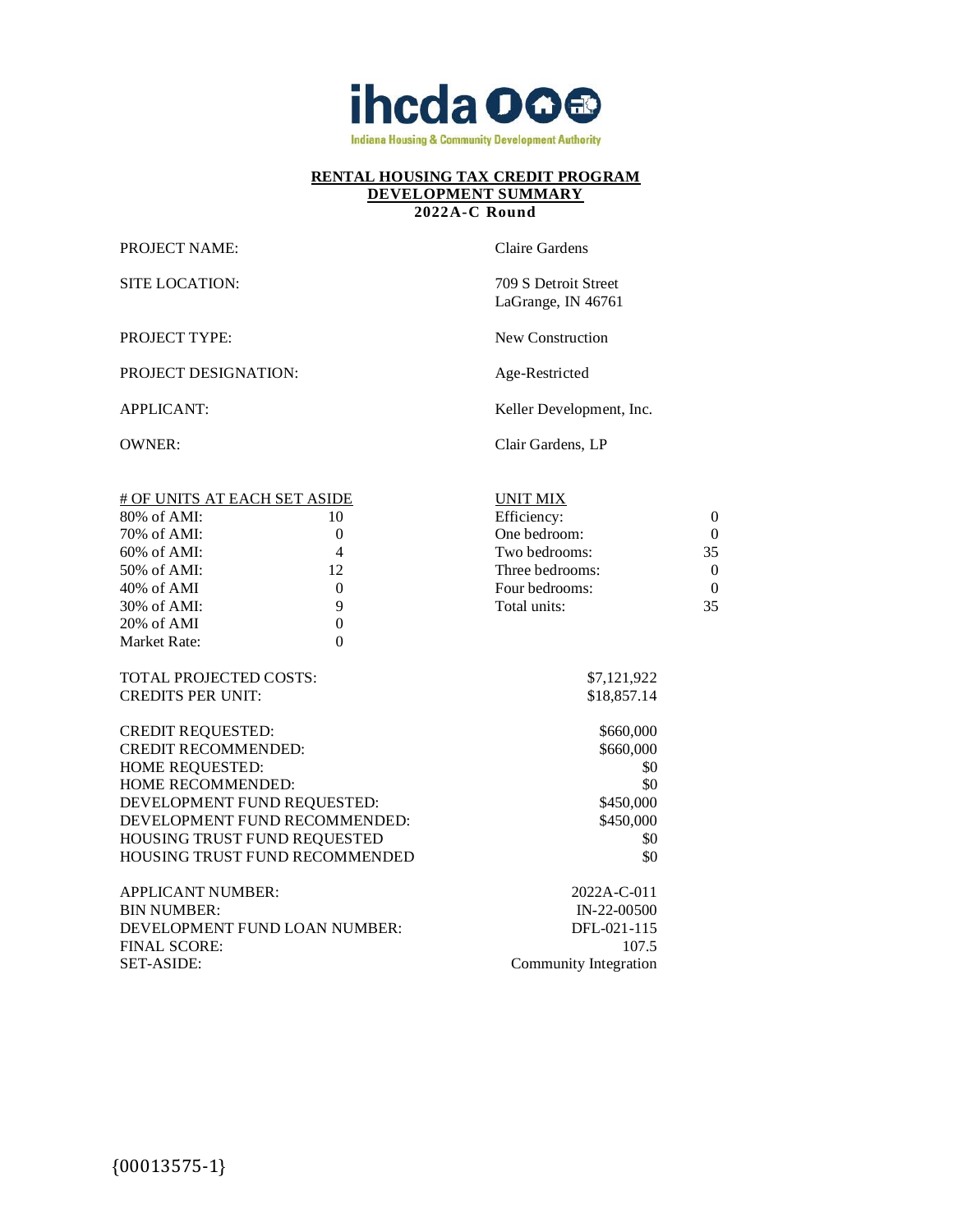

## **2022A-C Round**

PROJECT NAME: Electric Works

SITE LOCATION: 1411 Van Buren St Fort Wayne, IN 46802

PROJECT TYPE: New Construction

PROJECT DESIGNATION: Age-Restricted

APPLICANT: Biggs TC Development LLC

OWNER: Electric Works AH II, LP

| # OF UNITS AT EACH SET ASIDE |                                | <b>UNIT MIX</b> |              |
|------------------------------|--------------------------------|-----------------|--------------|
| $80\%$ of AMI:               | 30                             | Efficiency:     | $\mathbf{0}$ |
| 70% of AMI:                  | $\boldsymbol{0}$               | One bedroom:    | 48           |
| 60% of AMI:                  | $\overline{7}$                 | Two bedrooms:   | 27           |
| 50% of AMI:                  | 19                             | Three bedrooms: | $\theta$     |
| 40% of AMI                   | $\overline{0}$                 | Four bedrooms:  | $\mathbf{0}$ |
| 30% of AMI:                  | 19                             | Total units:    | 75           |
| 20% of AMI                   | $\overline{0}$                 |                 |              |
| Market Rate:                 | $\mathbf{0}$                   |                 |              |
|                              |                                |                 |              |
| TOTAL PROJECTED COSTS:       |                                | \$17,124,312    |              |
| <b>CREDITS PER UNIT:</b>     |                                | \$15,921.83     |              |
|                              |                                |                 |              |
| <b>CREDIT REQUESTED:</b>     |                                | \$1,194,137     |              |
| <b>CREDIT RECOMMENDED:</b>   |                                | \$1,194,137     |              |
| HOME REQUESTED:              |                                | \$0             |              |
| HOME RECOMMENDED:            |                                | \$0             |              |
|                              | DEVELOPMENT FUND REQUESTED:    | \$0             |              |
|                              | DEVELOPMENT FUND RECOMMENDED:  | \$0             |              |
|                              | HOUSING TRUST FUND REQUESTED   | \$0             |              |
|                              | HOUSING TRUST FUND RECOMMENDED | \$0             |              |
|                              |                                |                 |              |
| <b>APPLICANT NUMBER:</b>     |                                | 2022A-C-014     |              |
| <b>BIN NUMBER:</b>           |                                | IN-22-00600     |              |
| <b>FINAL SCORE:</b>          |                                | 109.25          |              |
| <b>SET-ASIDE:</b>            |                                | Large City      |              |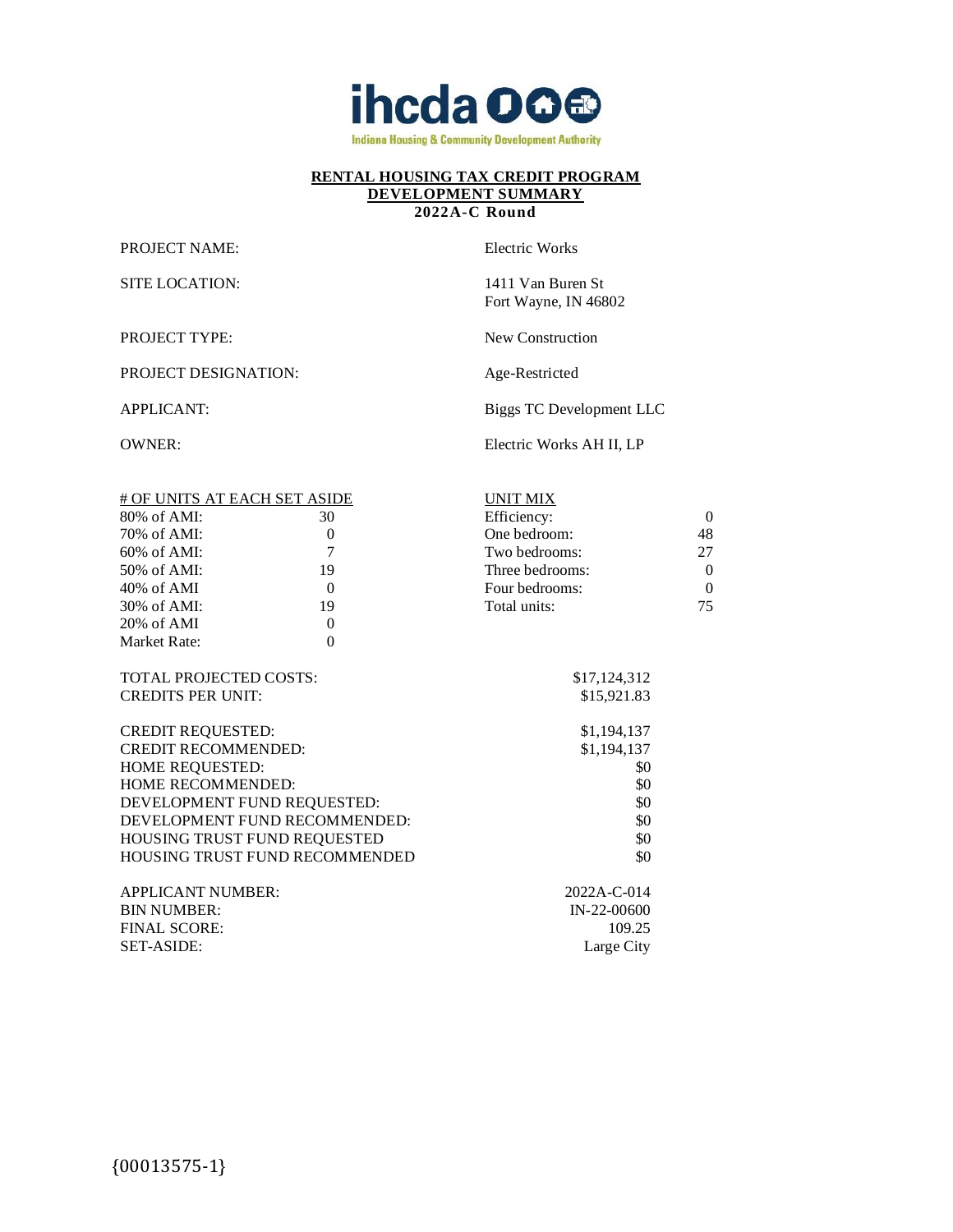

#### **2022A-C Round**

PROJECT NAME: Englewood Homes

SITE LOCATION: Scattered Sites – see next page Indianapolis, IN 46201

PROJECT TYPE: New Construction

PROJECT DESIGNATION: Multifamily

APPLICANT: Englewood Community Development Corporation

OWNER: Englewood Homes, LP

|                               | # OF UNITS AT EACH SET ASIDE          | <b>UNIT MIX</b>          |                  |
|-------------------------------|---------------------------------------|--------------------------|------------------|
| 80% of AMI:                   | $\theta$                              | Efficiency:              | $\Omega$         |
| 70% of AMI:                   | $\theta$                              | One bedroom:             | $\boldsymbol{0}$ |
| $60\%$ of AMI:                | 20                                    | Two bedrooms:            | $\theta$         |
| 50% of AMI:                   | 10                                    | Three bedrooms:          | 40               |
| $40\%$ of AMI                 | $\Omega$                              | Four bedrooms:           | $\Omega$         |
| 30% of AMI:                   | 10                                    | Total units:             | 40               |
| 20% of AMI                    | $\theta$                              |                          |                  |
| Market Rate:                  | $\theta$                              |                          |                  |
|                               |                                       |                          |                  |
| <b>TOTAL PROJECTED COSTS:</b> |                                       | \$10,722,250             |                  |
| <b>CREDITS PER UNIT:</b>      |                                       | \$28,905.50              |                  |
|                               |                                       |                          |                  |
| <b>CREDIT REQUESTED:</b>      |                                       | \$1,156,220              |                  |
| <b>CREDIT RECOMMENDED:</b>    |                                       | \$1,156,220              |                  |
| HOME REQUESTED:               |                                       | \$0                      |                  |
| <b>HOME RECOMMENDED:</b>      |                                       | \$0                      |                  |
|                               | DEVELOPMENT FUND REQUESTED:           | \$0                      |                  |
|                               | DEVELOPMENT FUND RECOMMENDED:         | \$0                      |                  |
|                               | HOUSING TRUST FUND REQUESTED          | \$0                      |                  |
|                               | <b>HOUSING TRUST FUND RECOMMENDED</b> | \$0                      |                  |
|                               |                                       |                          |                  |
| <b>APPLICANT NUMBER:</b>      |                                       | 2022A-C-015              |                  |
| <b>BIN NUMBER:</b>            |                                       | $IN-22-00700$            |                  |
| <b>FINAL SCORE:</b>           |                                       | 109.9                    |                  |
| <b>SET-ASIDE:</b>             |                                       | Qualified Not-for-Profit |                  |
|                               |                                       |                          |                  |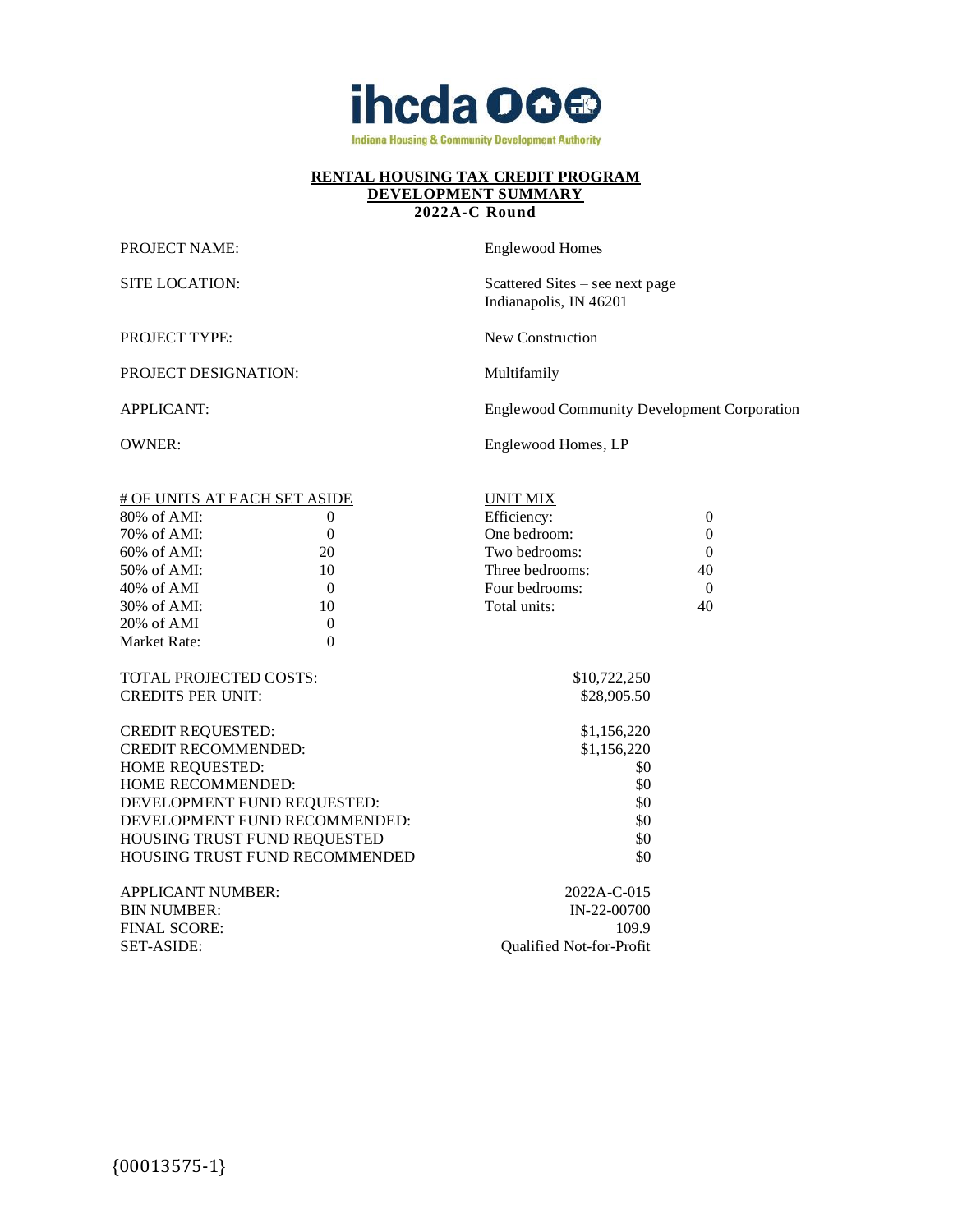# Englewood Homes Indianapolis, IN

| Site #         | <b>Street Address</b>    | Latitude | Longitude   |
|----------------|--------------------------|----------|-------------|
| 1              | <b>406 N LASALLE ST</b>  | 39.77306 | $-86.10998$ |
| $\overline{2}$ | <b>401 N LASALLE ST</b>  | 39.77295 | $-86.10929$ |
| 3              | 226 N GRAY ST            | 39.77085 | $-86.11212$ |
| 4              | 216 N RURAL ST           | 39.77038 | $-86.11679$ |
| 5              | <b>60 S DEARBORN ST</b>  | 39.76705 | $-86.11088$ |
| 6              | 52 S LASALLE ST          | 39.76734 | $-86.10977$ |
| 7              | <b>43 S LASALLE ST</b>   | 39.76758 | $-86.10917$ |
| 8              | <b>42 N GRAY ST</b>      | 39.77008 | $-86.11211$ |
| 9              | <b>36 N LASALLE ST</b>   | 39.76969 | $-86.10993$ |
| 10             | 3321 E NEW YORK ST       | 39.7716  | $-86.10883$ |
| 11             | 331 N DEARBORN ST        | 39.77285 | $-86.11044$ |
| 12             | 326 N LASALLE ST         | 39.77266 | $-86.10997$ |
| 13             | 325 N DEARBORN ST        | 39.77275 | $-86.11044$ |
| 14             | 3221-3223 E NEW YORK ST  | 39.77168 | $-86.1099$  |
| 15             | 222 N RURAL ST           | 39.77059 | $-86.11679$ |
| 16             | <b>218 N OAKLAND AVE</b> | 39.77057 | $-86.11355$ |
| 17             | 3010 E MICHIGAN ST       | 39.77485 | $-86.11259$ |
| 18             | 253 N Oxford St          | 39.77148 | $-86.11434$ |
| 19             | 201 N Temple             | 39.77006 | $-86.11842$ |
| 20             | 228 N Temple             | 39.77082 | $-86.11909$ |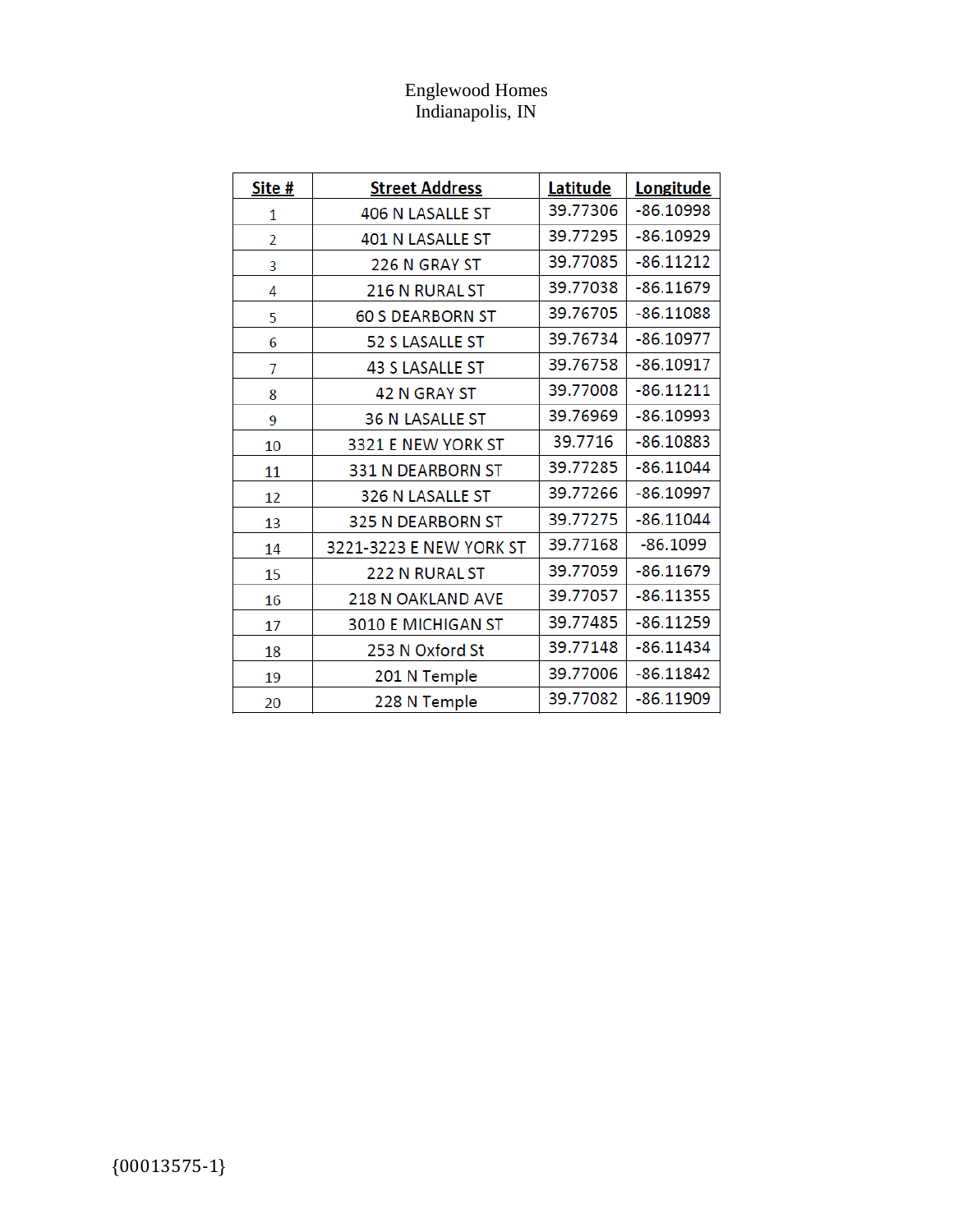

**2022A-C Round**

PROJECT NAME: Espero Indianapolis

PROJECT DESIGNATION: Supportive Housing

SITE LOCATION: 2460, 2502, 2514, 2520 and 2524 N. Delaware Street and 164 E. 25th Street Indianapolis, IN 46205

PROJECT TYPE: New Construction

APPLICANT: Vecino Bond Group, LLC

OWNER: Espero Indianapolis, LLC

| # OF UNITS AT EACH SET ASIDE  |                                         | <b>UNIT MIX</b>      |                  |
|-------------------------------|-----------------------------------------|----------------------|------------------|
| 80% of AMI:                   | $\theta$                                | Efficiency:          | $\overline{0}$   |
| 70% of AMI:                   | $\mathbf{0}$                            | One bedroom:         | 40               |
| 60% of AMI:                   | 10                                      | Two bedrooms:        | $\overline{0}$   |
| 50% of AMI:                   | $\boldsymbol{0}$                        | Three bedrooms:      | $\boldsymbol{0}$ |
| 40% of AMI                    | $\overline{0}$                          | Four bedrooms:       | $\overline{0}$   |
| 30% of AMI:                   | 30                                      | Total units:         | 40               |
| 20% of AMI                    | $\overline{0}$                          |                      |                  |
| Market Rate:                  | $\mathbf{0}$                            |                      |                  |
|                               |                                         |                      |                  |
| <b>TOTAL PROJECTED COSTS:</b> |                                         | \$12,212,359         |                  |
| <b>CREDITS PER UNIT:</b>      |                                         | \$25,354.10          |                  |
|                               |                                         |                      |                  |
| <b>CREDIT REQUESTED:</b>      |                                         | \$1,014,164          |                  |
| <b>CREDIT RECOMMENDED:</b>    |                                         | \$1,014,164          |                  |
| HOME REQUESTED:               |                                         | \$0                  |                  |
| HOME RECOMMENDED:             |                                         | \$0                  |                  |
|                               | DEVELOPMENT FUND REQUESTED:             | \$0                  |                  |
|                               | DEVELOPMENT FUND RECOMMENDED:           | \$0                  |                  |
|                               | HOUSING TRUST FUND REQUESTED            | \$1,500,000          |                  |
|                               | HOUSING TRUST FUND RECOMMENDED          | \$1,500,000          |                  |
|                               |                                         |                      |                  |
| <b>APPLICANT NUMBER:</b>      |                                         | 2022A-C-016          |                  |
| <b>BIN NUMBER:</b>            |                                         | IN-22-00800          |                  |
|                               | <b>HOUSING TRUST FUND GRANT NUMBER:</b> | HTF-021-001          |                  |
| <b>FINAL SCORE:</b>           |                                         | 93.5                 |                  |
| <b>SET-ASIDE:</b>             |                                         | <b>Housing First</b> |                  |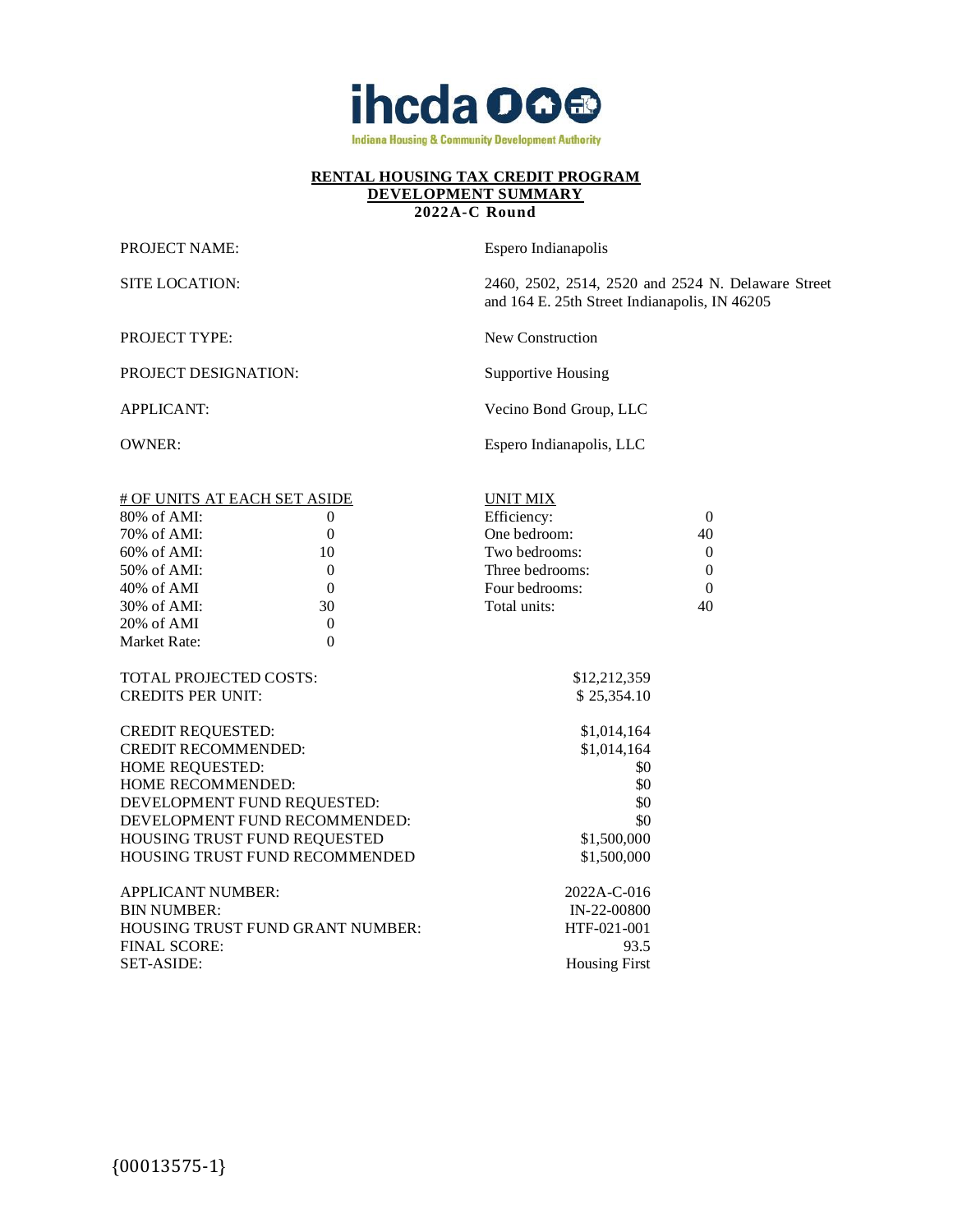

## **2022A-C Round**

| <b>PROJECT NAME:</b> | Evansville Townhomes III                          |
|----------------------|---------------------------------------------------|
| SITE LOCATION:       | Scattered Sites in Evansville, IN – see next page |
| <b>PROJECT TYPE:</b> | Rehabilitation & New Construction                 |
| PROJECT DESIGNATION: | Multifamily                                       |
| APPLICANT:           | <b>Advantix Development Corporation</b>           |
| OWNER:               | Evansville Townhomes III, LP                      |
|                      |                                                   |

| # OF UNITS AT EACH SET ASIDE  |          | UNIT MIX        |          |
|-------------------------------|----------|-----------------|----------|
| $80\%$ of AMI:                | 32       | Efficiency:     | $\Omega$ |
| 70% of AMI:                   | 0        | One bedroom:    | 28       |
| $60\%$ of AMI:                | $\Omega$ | Two bedrooms:   | 4        |
| 50% of AMI:                   | 16       | Three bedrooms: | 32       |
| $40\%$ of AMI                 | $\Omega$ | Four bedrooms:  | 0        |
| 30% of AMI:                   | 16       | Total units:    | 64       |
| $20\%$ of AMI                 | $\Omega$ |                 |          |
| Market Rate:                  | 0        |                 |          |
|                               |          |                 |          |
| <b>TOTAL PROJECTED COSTS:</b> |          | \$10,612,079    |          |

CREDITS PER UNIT: \$15,937.50 CREDIT REQUESTED: \$1,020,000

| <b>CREDIT RECOMMENDED:</b>            | \$1,020,000       |
|---------------------------------------|-------------------|
| <b>HOME REQUESTED:</b>                | \$0               |
| <b>HOME RECOMMENDED:</b>              | \$0               |
| DEVELOPMENT FUND REQUESTED:           | \$0               |
| DEVELOPMENT FUND RECOMMENDED:         | \$0               |
| HOUSING TRUST FUND REQUESTED          | \$0               |
| <b>HOUSING TRUST FUND RECOMMENDED</b> | \$0               |
| <b>APPLICANT NUMBER:</b>              | $2022A - C - 017$ |
|                                       |                   |

| APPLICANT NUMBER: | 2022A-C-017 |
|-------------------|-------------|
| BIN NUMBER:       | IN-22-00900 |
| FINAL SCORE:-     | 108.59      |
| SET-ASIDE: I      | Large City  |
|                   |             |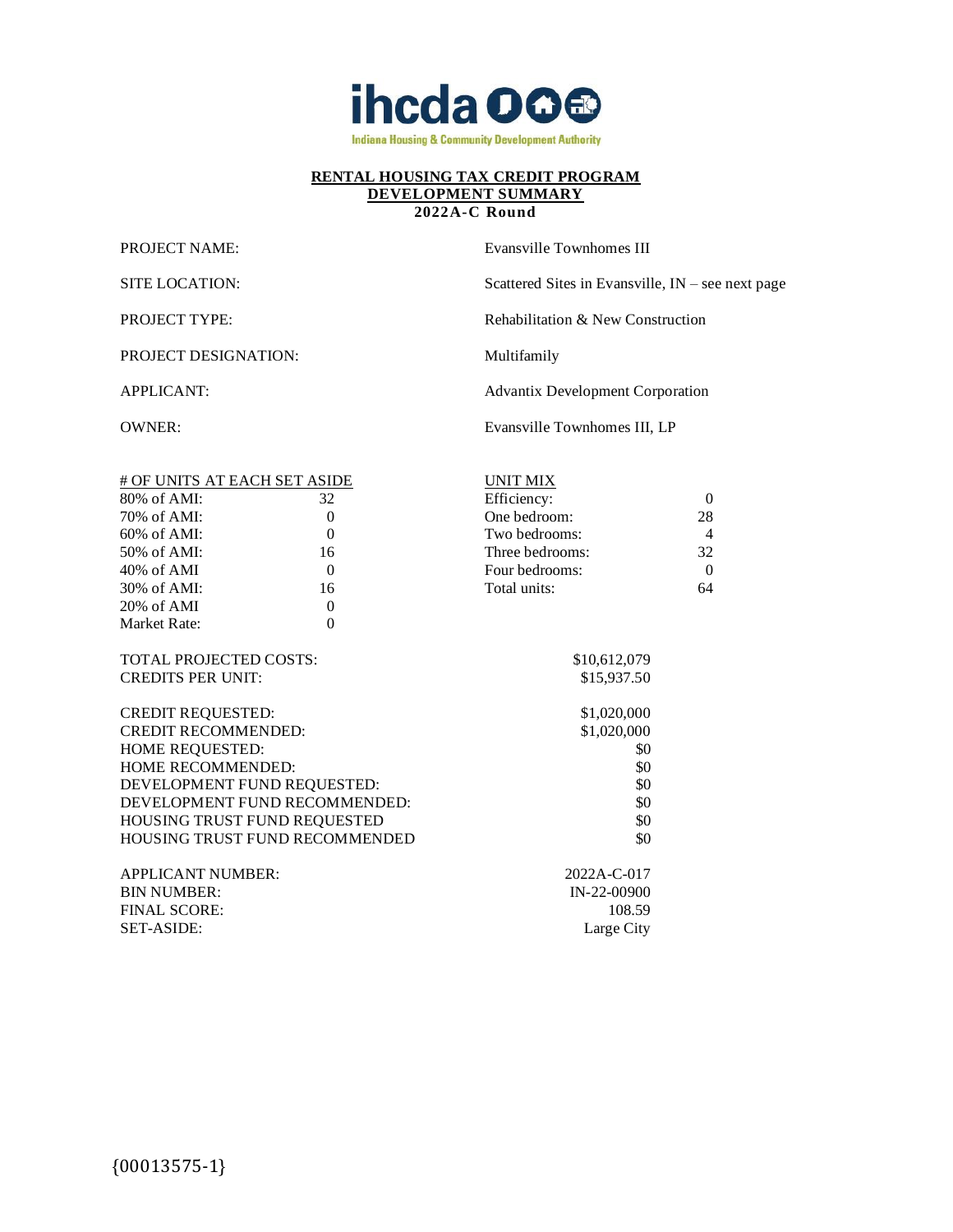# Evansville Townhomes III Evansville, IN

| <b>Address</b>                  | <b>ZIP</b> |
|---------------------------------|------------|
| 720/724/726/728 E Blackford Ave | 47713      |
| 805/809 E Powell Ave            | 47713      |
| 951/953/955/959 E Blackford Ave | 47713      |
| 405/407 Jackson Ave             | 47713      |
| 415/417 Jackson Ave             | 47713      |
| 613/621 E Blackford Ave         | 47713      |
| 738 E Blackford                 | 47713      |
| 819 Adams Ave                   | 47713      |
| 844 Adams Ave                   | 47713      |
| 1321/1323 W Delaware            | 47710      |
| 1716/1722 S Kerth Ave           | 47714      |
| 1732 S New York Ave             | 47714      |
| 2022 S Fares Ave                | 47714      |
| 1111 Cherry St                  | 47713      |
| 300 Bellemeade Ave              | 47713      |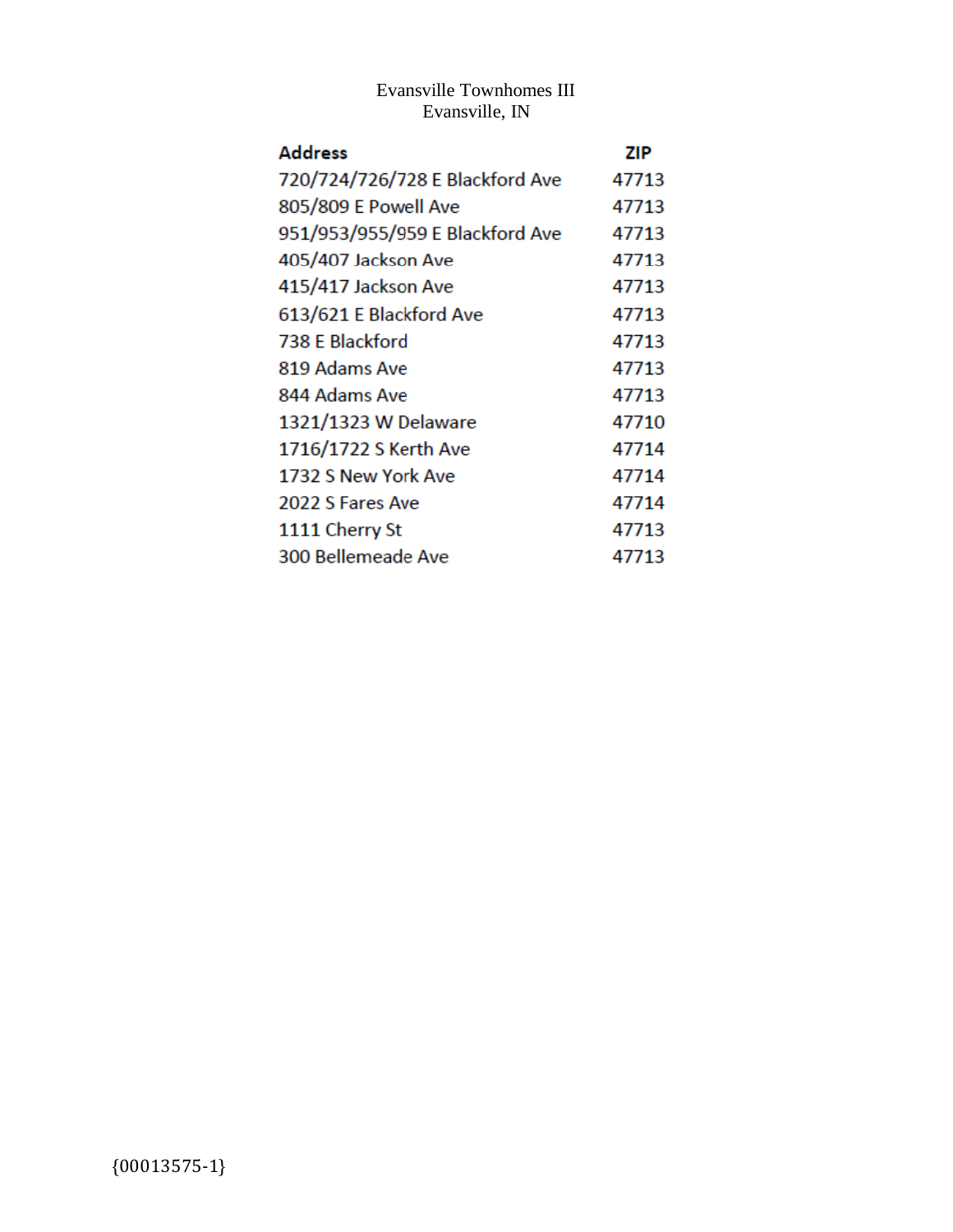

#### **2022A-C Round**

PROJECT NAME: Franklin Cove

SITE LOCATION: 2015 Franklin Cove Court Franklin, IN 46131

PROJECT TYPE: Rehabilitation

PROJECT DESIGNATION: Multifamily

APPLICANT: Wallick Asset Management LLC

OWNER: Franklin Cove Multifamily LLC

| # OF UNITS AT EACH SET ASIDE  |                                | <b>UNIT MIX</b> |                |
|-------------------------------|--------------------------------|-----------------|----------------|
| $80\%$ of AMI:                | 0                              | Efficiency:     | $\Omega$       |
| 70% of AMI:                   | $\overline{0}$                 | One bedroom:    | 48             |
| 60% of AMI:                   | $\mathbf{0}$                   | Two bedrooms:   | 60             |
| 50% of AMI:                   | 81                             | Three bedrooms: | $\overline{0}$ |
| 40% of AMI                    | $\Omega$                       | Four bedrooms:  | $\theta$       |
| 30% of AMI:                   | 27                             | Total units:    | 108            |
| $20\%$ of AMI                 | $\Omega$                       |                 |                |
| Market Rate:                  | $\overline{0}$                 |                 |                |
|                               |                                |                 |                |
| TOTAL PROJECTED COSTS:        |                                | \$16,026,578    |                |
| <b>CREDITS PER UNIT:</b>      |                                | \$11,111.11     |                |
|                               |                                |                 |                |
| <b>CREDIT REQUESTED:</b>      |                                | \$1,200,000     |                |
| <b>CREDIT RECOMMENDED:</b>    |                                | \$1,200,000     |                |
| <b>HOME REQUESTED:</b>        |                                | \$0             |                |
| HOME RECOMMENDED:             |                                | \$0             |                |
| DEVELOPMENT FUND REQUESTED:   |                                | \$500,000       |                |
| DEVELOPMENT FUND RECOMMENDED: |                                | \$500,000       |                |
| HOUSING TRUST FUND REQUESTED  |                                | \$0             |                |
|                               | HOUSING TRUST FUND RECOMMENDED | \$0             |                |
|                               |                                |                 |                |
| <b>APPLICANT NUMBER:</b>      |                                | 2022A-C-018     |                |
| <b>BIN NUMBER:</b>            |                                | $IN-22-01000$   |                |
| DEVELOPMENT FUND LOAN NUMBER: |                                | DFL-021116      |                |
| <b>FINAL SCORE:</b>           |                                | 101.5           |                |
| <b>SET-ASIDE:</b>             |                                | Preservation    |                |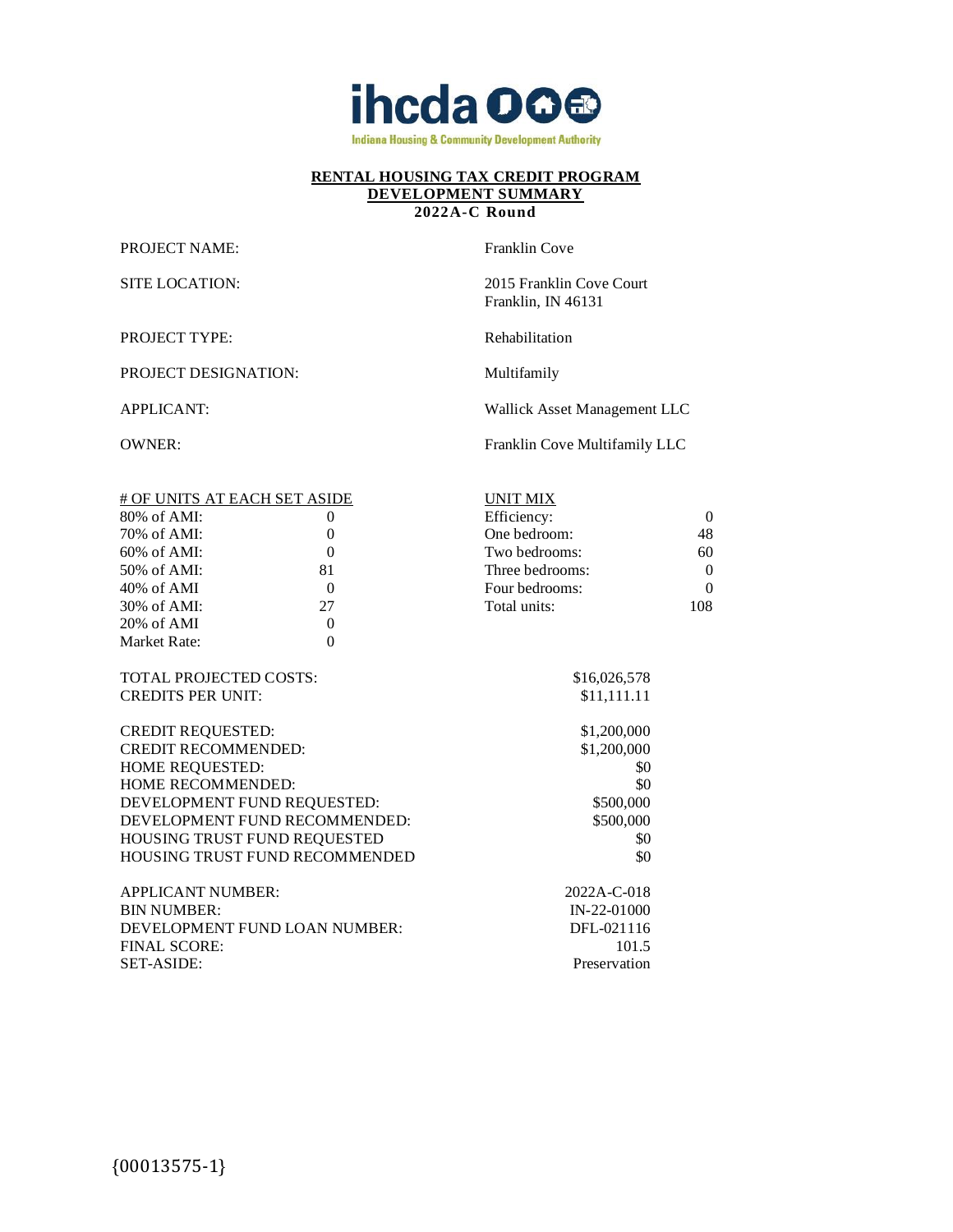

#### **2022A-C Round**

PROJECT NAME: Isabelle Gardens

PROJECT DESIGNATION: Multifamily

SITE LOCATION: 3710 E State Blvd & 1627 Laverne Ave Fort Wayne, IN 46805

PROJECT TYPE: New Construction

APPLICANT: Keller Development, Inc.

OWNER: Isabelle Gardens, LP

| # OF UNITS AT EACH SET ASIDE  |                                | <b>UNIT MIX</b> |              |
|-------------------------------|--------------------------------|-----------------|--------------|
| $80\%$ of AMI:                | 26                             | Efficiency:     | $\mathbf{0}$ |
| 70% of AMI:                   | $\overline{0}$                 | One bedroom:    | $\mathbf{0}$ |
| $60\%$ of AMI:                | $\boldsymbol{0}$               | Two bedrooms:   | 50           |
| 50% of AMI:                   | 23                             | Three bedrooms: | 16           |
| 40% of AMI                    | $\mathbf{0}$                   | Four bedrooms:  | $\mathbf{0}$ |
| 30% of AMI:                   | 17                             | Total units:    | 66           |
| 20% of AMI                    | $\mathbf{0}$                   |                 |              |
| Market Rate:                  | $\mathbf{0}$                   |                 |              |
|                               |                                |                 |              |
| <b>TOTAL PROJECTED COSTS:</b> |                                | \$13,257,287    |              |
| <b>CREDITS PER UNIT:</b>      |                                | \$16,674.24     |              |
|                               |                                |                 |              |
| <b>CREDIT REQUESTED:</b>      |                                | \$1,100,500     |              |
| <b>CREDIT RECOMMENDED:</b>    |                                | \$1,100,500     |              |
| <b>HOME REQUESTED:</b>        |                                | \$0             |              |
| <b>HOME RECOMMENDED:</b>      |                                | \$0             |              |
| DEVELOPMENT FUND REQUESTED:   |                                | \$500,000       |              |
| DEVELOPMENT FUND RECOMMENDED: |                                | \$500,000       |              |
| HOUSING TRUST FUND REQUESTED  |                                | \$0             |              |
|                               | HOUSING TRUST FUND RECOMMENDED | \$0             |              |
|                               |                                |                 |              |
| <b>APPLICANT NUMBER:</b>      |                                | 2022A-C-021     |              |
| <b>BIN NUMBER:</b>            |                                | $IN-22-01100$   |              |
| DEVELOPMENT FUND LOAN NUMBER: |                                | DFL-021-117     |              |
| <b>FINAL SCORE:</b>           |                                | 103.25          |              |
| <b>SET-ASIDE:</b>             |                                | General         |              |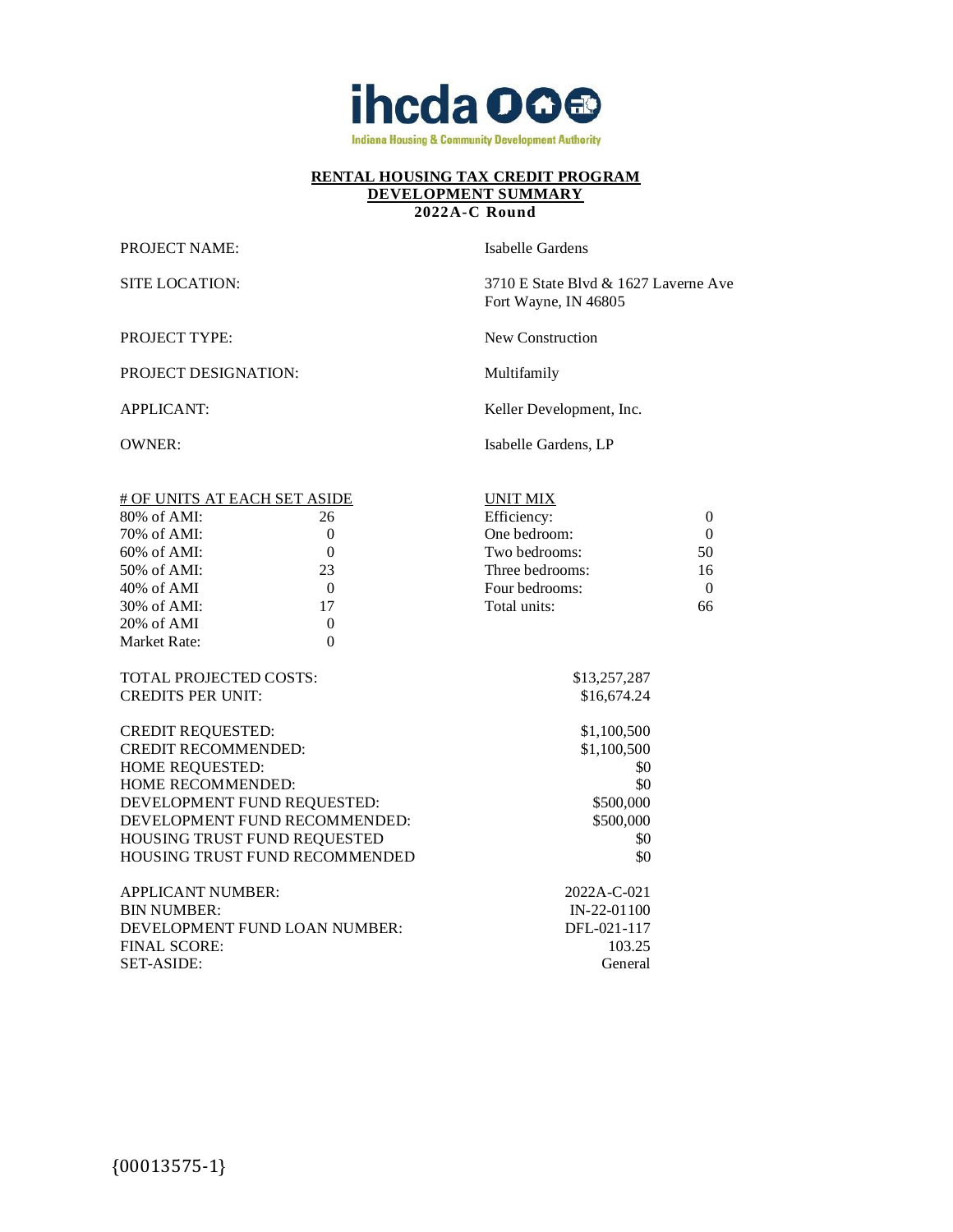

## **2022A-C Round**

SITE LOCATION: 1212 Baker Ave

PROJECT TYPE: Rehabilitation

PROJECT DESIGNATION: Multifamily

PROJECT NAME: Jacobsville II Apartments Rehab

Evansville, IN 47710

APPLICANT: Gratus Development, LLC

OWNER: Jacobsville II Apartments Rehab

| # OF UNITS AT EACH SET ASIDE   |                  | <b>UNIT MIX</b> |                |
|--------------------------------|------------------|-----------------|----------------|
| 80% of AMI:                    | $\theta$         | Efficiency:     | $\theta$       |
| 70% of AMI:                    | $\mathbf{0}$     | One bedroom:    | 6              |
| 60% of AMI:                    | 18               | Two bedrooms:   | 17             |
| 50% of AMI:                    | 9                | Three bedrooms: | 9              |
| 40% of AMI                     | $\boldsymbol{0}$ | Four bedrooms:  | $\overline{4}$ |
| 30% of AMI:                    | 9                | Total units:    | 36             |
| 20% of AMI                     | $\boldsymbol{0}$ |                 |                |
| Market Rate:                   | $\mathbf{0}$     |                 |                |
|                                |                  |                 |                |
| <b>TOTAL PROJECTED COSTS:</b>  |                  | \$7,250,474     |                |
| <b>CREDITS PER UNIT:</b>       |                  | \$19,237.53     |                |
|                                |                  |                 |                |
| <b>CREDIT REQUESTED:</b>       |                  | \$692,551       |                |
| <b>CREDIT RECOMMENDED:</b>     |                  | \$692,551       |                |
| HOME REQUESTED:                |                  | \$0             |                |
| HOME RECOMMENDED:              |                  | \$0             |                |
| DEVELOPMENT FUND REQUESTED:    |                  | \$500,000       |                |
| DEVELOPMENT FUND RECOMMENDED:  |                  | \$500,000       |                |
| HOUSING TRUST FUND REQUESTED   |                  | \$0             |                |
| HOUSING TRUST FUND RECOMMENDED |                  | \$0             |                |
|                                |                  |                 |                |
| <b>APPLICANT NUMBER:</b>       |                  | 2022A-C-022     |                |
| <b>BIN NUMBER:</b>             |                  | IN-22-01200     |                |
| DEVELOPMENT LOAN NUMBER:       |                  | DFL-021-118     |                |
| <b>FINAL SCORE:</b>            |                  | 108             |                |
| <b>SET-ASIDE:</b>              |                  | Preservation    |                |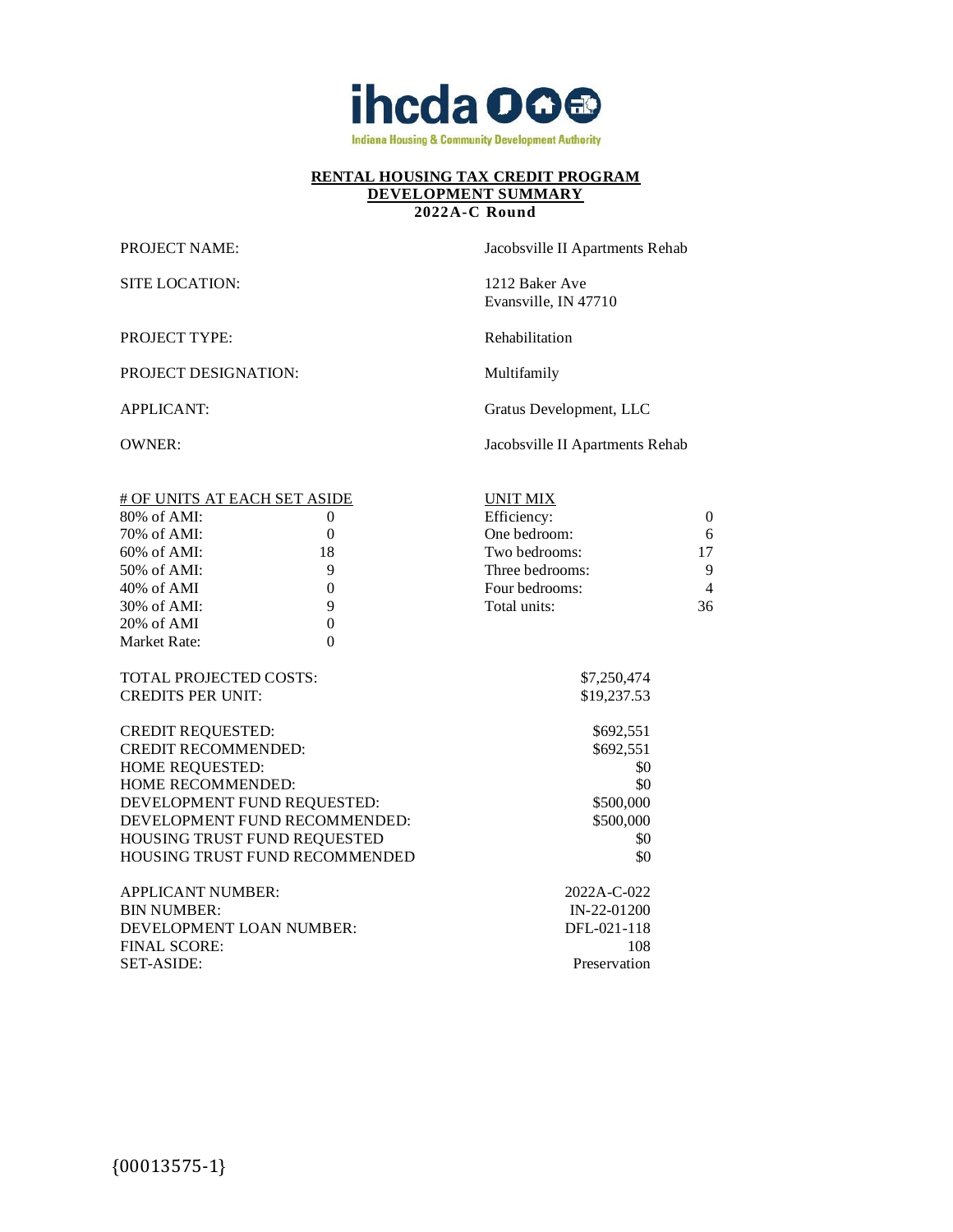

#### **2022A-C Round**

PROJECT NAME: Mullen Flats

SITE LOCATION: Elm St & Rose Ave

PROJECT TYPE: New Construction

PROJECT DESIGNATION: Supportive Housing

APPLICANT: Mental Health America of West Central Indiana (MHAWCI)

OWNER: Mullen Flats, L.P.

Terre Haute, IN

| # OF UNITS AT EACH SET ASIDE<br>$80\%$ of AMI:<br>70% of AMI:<br>60% of AMI:<br>50% of AMI:<br>$40\%$ of AMI<br>30% of AMI: | 0<br>$\theta$<br>21<br>10<br>$\Omega$<br>11 | <b>UNIT MIX</b><br>Efficiency:<br>One bedroom:<br>Two bedrooms:<br>Three bedrooms:<br>Four bedrooms:<br>Total units: | $\theta$<br>42<br>$\overline{0}$<br>$\overline{0}$<br>$\Omega$<br>42 |
|-----------------------------------------------------------------------------------------------------------------------------|---------------------------------------------|----------------------------------------------------------------------------------------------------------------------|----------------------------------------------------------------------|
| 20% of AMI                                                                                                                  | $\theta$                                    |                                                                                                                      |                                                                      |
| Market Rate:                                                                                                                | $\Omega$                                    |                                                                                                                      |                                                                      |
| <b>TOTAL PROJECTED COSTS:</b>                                                                                               |                                             | \$12,105,242                                                                                                         |                                                                      |
| <b>CREDITS PER UNIT:</b>                                                                                                    |                                             | \$28,571.43                                                                                                          |                                                                      |
| <b>CREDIT REQUESTED:</b><br><b>CREDIT RECOMMENDED:</b>                                                                      |                                             | \$1,200,000<br>\$1,200,000                                                                                           |                                                                      |
| <b>HOME REQUESTED:</b>                                                                                                      |                                             | \$0                                                                                                                  |                                                                      |
| HOME RECOMMENDED:                                                                                                           |                                             | \$0                                                                                                                  |                                                                      |
| DEVELOPMENT FUND REQUESTED:                                                                                                 |                                             | \$0                                                                                                                  |                                                                      |
| DEVELOPMENT FUND RECOMMENDED:                                                                                               |                                             | \$0                                                                                                                  |                                                                      |
| HOUSING TRUST FUND REQUESTED                                                                                                |                                             | \$1,500,000                                                                                                          |                                                                      |
|                                                                                                                             | <b>HOUSING TRUST FUND RECOMMENDED</b>       | \$1,500,000                                                                                                          |                                                                      |
| <b>APPLICANT NUMBER:</b><br><b>BIN NUMBER:</b>                                                                              |                                             | $2022A - C - 026$<br>$IN-22-01300$                                                                                   |                                                                      |
| <b>HOUSING TRUST FUND GRANT NUMBER:</b>                                                                                     |                                             | HTF-021-002                                                                                                          |                                                                      |
| <b>FINAL SCORE:</b>                                                                                                         |                                             | 92                                                                                                                   |                                                                      |
| <b>SET-ASIDE:</b>                                                                                                           |                                             | <b>Housing First</b>                                                                                                 |                                                                      |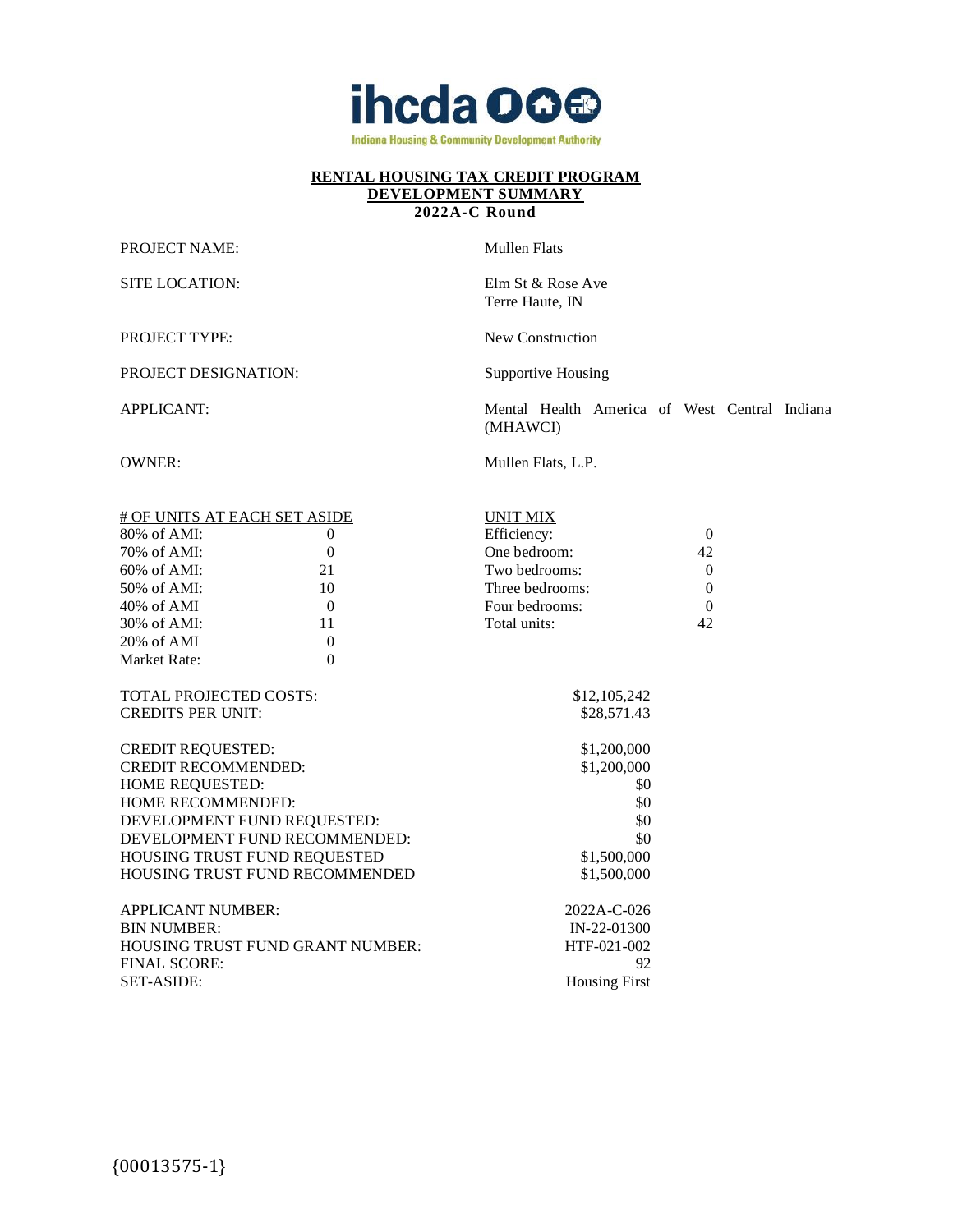

#### **2022A-C Round**

PROJECT NAME: North Harbor Homes

SITE LOCATION: Scattered Site – see next page

PROJECT TYPE: New Construction

PROJECT DESIGNATION: Multifamily

APPLICANT: MVAH Holding, LLC

East Chicago, IN

OWNER: North Harbor Homes, LLC

| # OF UNITS AT EACH SET ASIDE  |                                | <b>UNIT MIX</b>   |          |
|-------------------------------|--------------------------------|-------------------|----------|
| $80\%$ of AMI:                | 0                              | Efficiency:       | $\theta$ |
| 70% of AMI:                   | $\boldsymbol{0}$               | One bedroom:      | $\Omega$ |
| 60% of AMI:                   | 14                             | Two bedrooms:     | 21       |
| 50% of AMI:                   | 17                             | Three bedrooms:   | 10       |
| $40\%$ of AMI                 | $\overline{0}$                 | Four bedrooms:    | 11       |
| 30% of AMI:                   | 11                             | Total units:      | 42       |
| 20% of AMI                    | $\theta$                       |                   |          |
| Market Rate:                  | $\overline{0}$                 |                   |          |
|                               |                                |                   |          |
| <b>TOTAL PROJECTED COSTS:</b> |                                | \$12,819,950      |          |
| <b>CREDITS PER UNIT:</b>      |                                | \$28,571.43       |          |
|                               |                                |                   |          |
| <b>CREDIT REQUESTED:</b>      |                                | \$1,200,000       |          |
| <b>CREDIT RECOMMENDED:</b>    |                                | \$1,200,000       |          |
| HOME REQUESTED:               |                                | \$0               |          |
| HOME RECOMMENDED:             |                                | \$0               |          |
| DEVELOPMENT FUND REQUESTED:   |                                | \$0               |          |
| DEVELOPMENT FUND RECOMMENDED: |                                | \$0               |          |
| HOUSING TRUST FUND REQUESTED  |                                | \$0               |          |
|                               | HOUSING TRUST FUND RECOMMENDED | \$0               |          |
|                               |                                |                   |          |
| <b>APPLICANT NUMBER:</b>      |                                | 2022A-C-027       |          |
| <b>BIN NUMBER:</b>            |                                | IN-22-001400      |          |
| <b>FINAL SCORE:</b>           |                                | 110               |          |
| SET-ASIDE:                    |                                | <b>Small City</b> |          |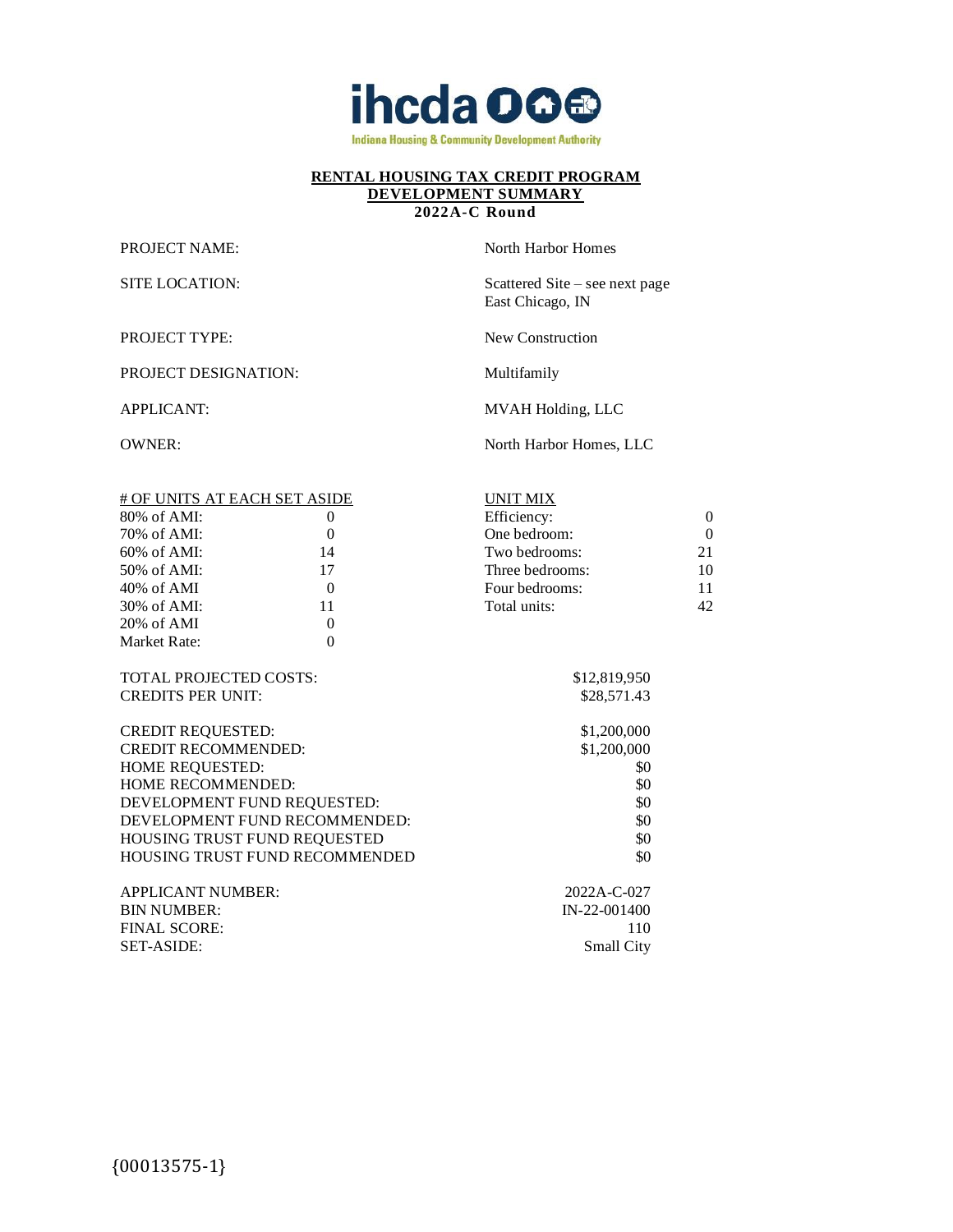## North Harbor Homes East Chicago, IN

| <u>Address</u>       |  |  |  |
|----------------------|--|--|--|
| 3908 Carey Street    |  |  |  |
| 3910 Carey Street    |  |  |  |
| 3912 Carey Street    |  |  |  |
| 3914 Carey Street    |  |  |  |
| 3916 Carey Street    |  |  |  |
| 3918 Carey Street    |  |  |  |
| 3920 Carey Street    |  |  |  |
| 3929 Carey Street    |  |  |  |
| 3931 Carey Street    |  |  |  |
| 3933 Carey Street    |  |  |  |
| 3935 Carey Street    |  |  |  |
| 3937 Carey Street    |  |  |  |
| 3765 Michigan Avenue |  |  |  |
| 3765 Michigan Avenue |  |  |  |
| 3763 Michigan Avenue |  |  |  |
| 3761 Michigan Avenue |  |  |  |
| 3759 Michigan Avenue |  |  |  |
| 3757 Michigan Avenue |  |  |  |
| 3755 Michigan Avenue |  |  |  |
| 3753 Michigan Avenue |  |  |  |
| 3747 Michigan Avenue |  |  |  |
| 3936 Carey Street    |  |  |  |
| 3938 Carey Street    |  |  |  |
| 3940 Carey Street    |  |  |  |
| 3942 Carey Street    |  |  |  |
| 4000 Carey Street    |  |  |  |
| 4002 Carey Street    |  |  |  |
| 3723 Carey Street    |  |  |  |
| 3725 Carey Street    |  |  |  |
| 3727 Carey Street    |  |  |  |
| 3729 Carey Street    |  |  |  |
| 3731 Carey Street    |  |  |  |
| 3733 Carey Street    |  |  |  |
| 3735 Carey Street    |  |  |  |
| 3737 Carey Street    |  |  |  |
| 3739 Carey Street    |  |  |  |
| 3741 Carey Street    |  |  |  |
| 3743 Carey Street    |  |  |  |
| 3924 Carey Street    |  |  |  |
| 3926 Carey Street    |  |  |  |
| 3928 Carey Street    |  |  |  |
| 3930 Carey Street    |  |  |  |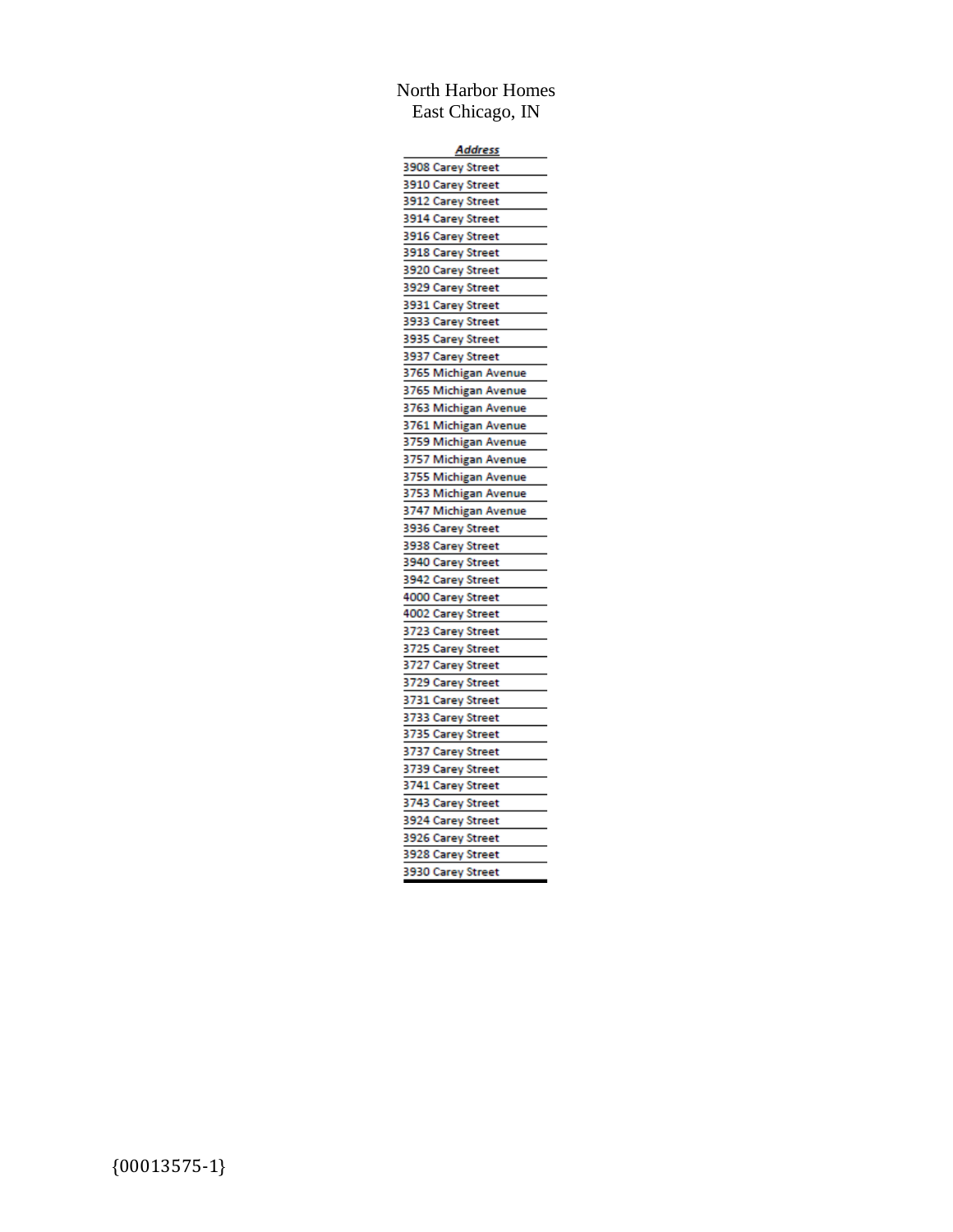

#### **2022A-C Round**

PROJECT NAME: Stanley Terrace

SITE LOCATION: 435 N. East St.

PROJECT DESIGNATION: Multifamily

Plainfield, IN 46168

PROJECT TYPE: New Construction

APPLICANT: Stanley Terrace Limited Partnership

OWNER: Stanley Terrace Limited Partnership

| # OF UNITS AT EACH SET ASIDE  |                                | <b>UNIT MIX</b>   |          |
|-------------------------------|--------------------------------|-------------------|----------|
| $80\%$ of AMI:                | 30                             | Efficiency:       | $\Omega$ |
| 70% of AMI:                   | $\mathbf{0}$                   | One bedroom:      | 18       |
| $60\%$ of AMI:                | $\theta$                       | Two bedrooms:     | 30       |
| 50% of AMI:                   | 15                             | Three bedrooms:   | 12       |
| $40\%$ of AMI                 | $\theta$                       | Four bedrooms:    | $\theta$ |
| 30% of AMI:                   | 15                             | Total units:      | 60       |
| 20% of AMI                    | $\mathbf{0}$                   |                   |          |
| Market Rate:                  | $\mathbf{0}$                   |                   |          |
|                               |                                |                   |          |
| <b>TOTAL PROJECTED COSTS:</b> |                                | \$13,154,197      |          |
| <b>CREDITS PER UNIT:</b>      |                                | \$18,983.33       |          |
|                               |                                |                   |          |
| <b>CREDIT REQUESTED:</b>      |                                | \$1,139,000       |          |
| <b>CREDIT RECOMMENDED:</b>    |                                | \$1,139,000       |          |
| HOME REQUESTED:               |                                | \$0               |          |
| HOME RECOMMENDED:             |                                | \$0               |          |
| DEVELOPMENT FUND REQUESTED:   |                                | \$500,000         |          |
| DEVELOPMENT FUND RECOMMENDED: |                                | \$500,000         |          |
| HOUSING TRUST FUND REQUESTED  |                                | \$0               |          |
|                               | HOUSING TRUST FUND RECOMMENDED | \$0               |          |
|                               |                                |                   |          |
| <b>APPLICANT NUMBER:</b>      |                                | 2022A-C-033       |          |
| <b>BIN NUMBER:</b>            |                                | $IN-22-01500$     |          |
| DEVELOPMENT FUND LOAN NUMBER  |                                | DFL-021-119       |          |
| <b>FINAL SCORE:</b>           |                                | 107.25            |          |
| <b>SET-ASIDE:</b>             |                                | <b>Small City</b> |          |